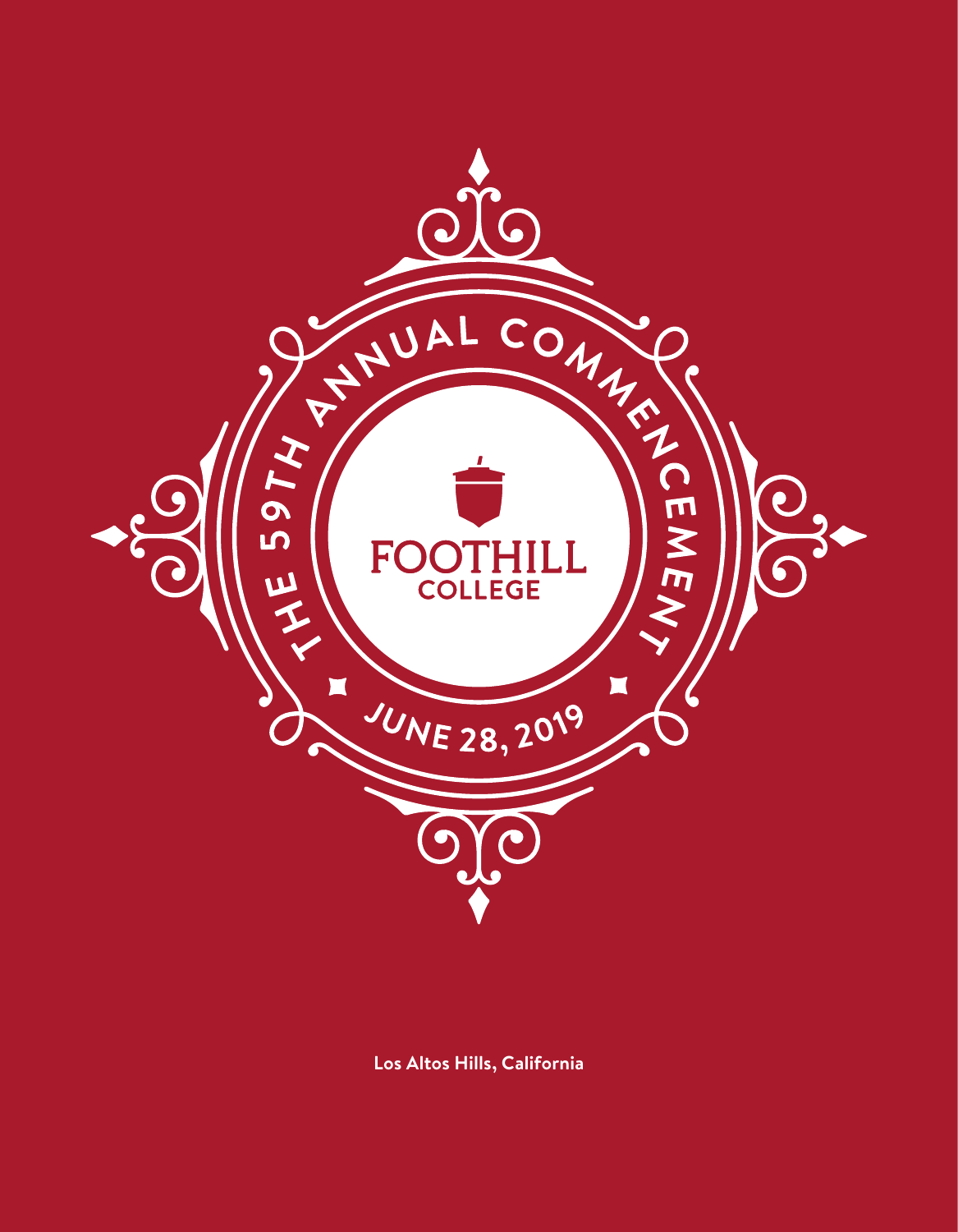### MISSION STATEMENT

Believing a well-educated population is essential to sustaining and enhancing a democratic society, Foothill College offers programs and services that empower students to achieve their goals as members of the workforce, as future students, and as global citizens. We work to obtain equity in achievement of student outcomes for all California student populations, and are guided by our core values of honesty, integrity, trust, openness, transparency, forgiveness, and sustainability. Foothill College offers associate degrees and certificates in multiple disciplines, and a baccalaureate degree in dental hygiene.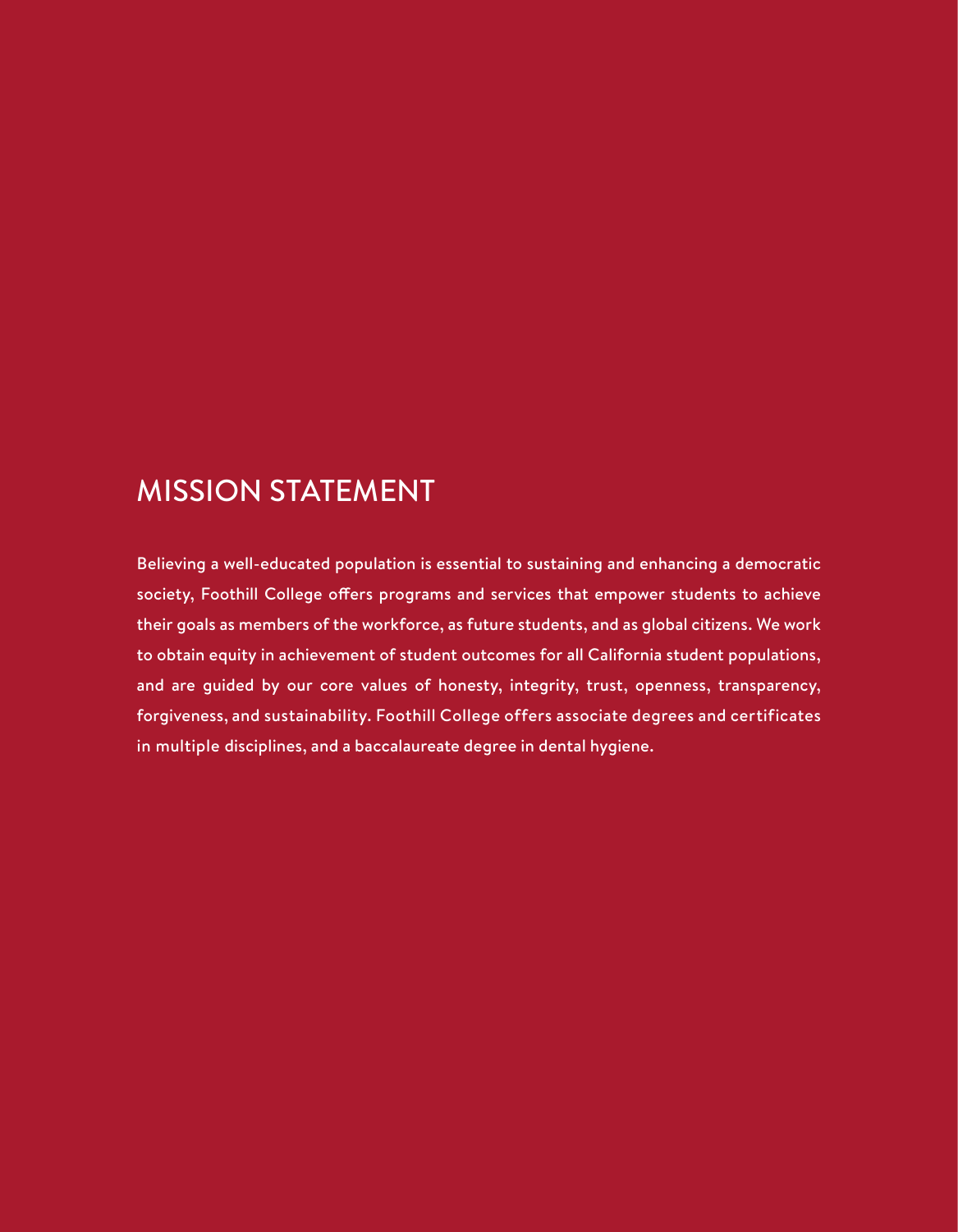

### 59TH ANNUAL COMMENCEMENT

### FRIDAY, JUNE 28, 2019

6 P.M.

12345 EL MONTE ROAD, LOS ALTOS HILLS, CALIFORNIA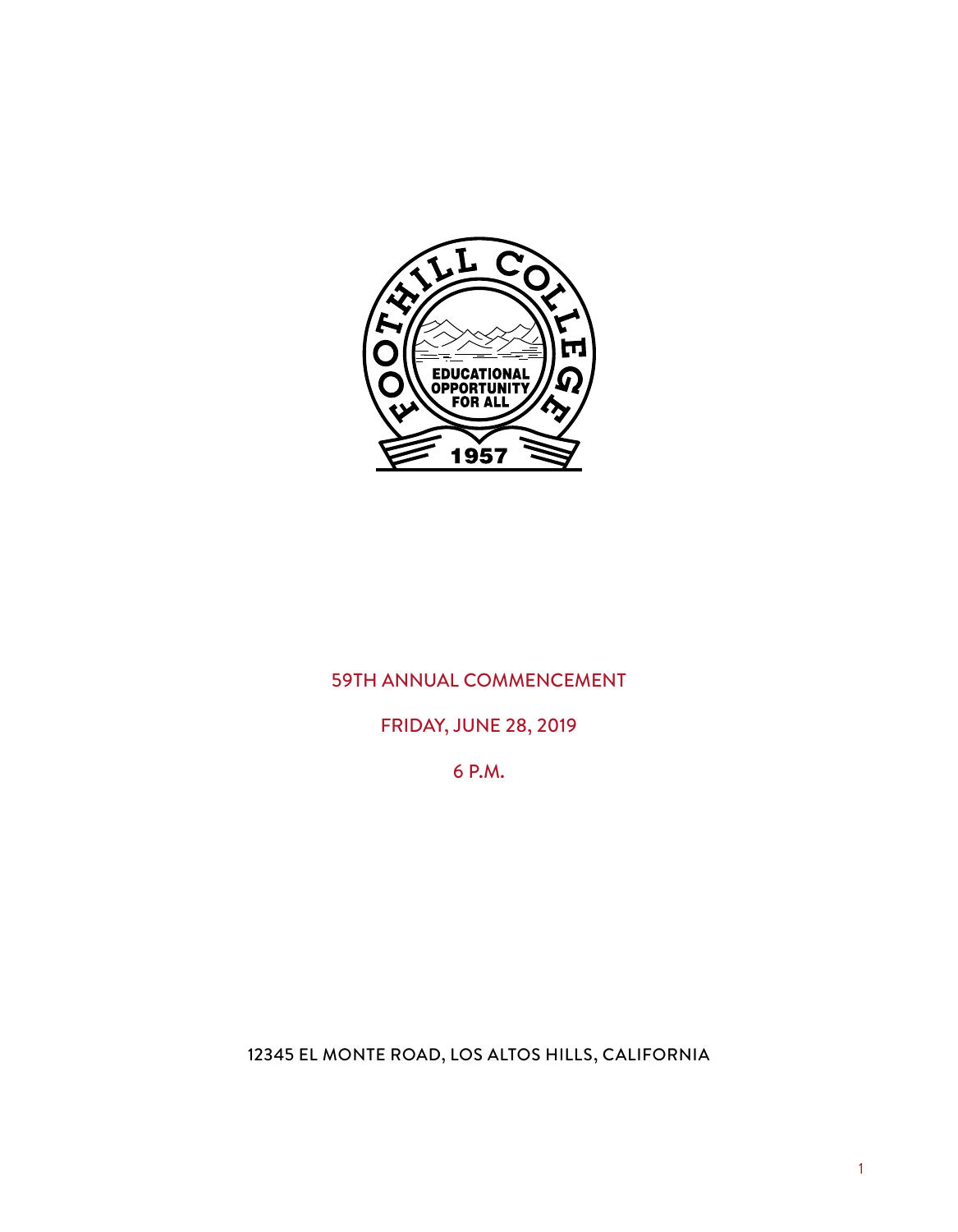## PROGRAM

| Pomp & Circumstance (Sir Edward Elgar, Composer)                             |                                  |
|------------------------------------------------------------------------------|----------------------------------|
| The Star-Spangled Banner (Francis Scott Key, Composer) Judy Vasitai Tutuvanu |                                  |
|                                                                              | Vocalist                         |
|                                                                              |                                  |
|                                                                              | President, Foothill College      |
| <b>Commencement Addresses</b>                                                |                                  |
|                                                                              |                                  |
|                                                                              | Class of 2019, Foothill College  |
|                                                                              |                                  |
|                                                                              | Math Instructor                  |
|                                                                              | Science, Technology, Engineering |
|                                                                              | & Mathematics Division           |
|                                                                              | Foothill College                 |
|                                                                              |                                  |
| Presentation of Presidential Service Leadership AwardPresident Nguyen        |                                  |
|                                                                              |                                  |
|                                                                              | Academic Senate President,       |
|                                                                              | Foothill College                 |
|                                                                              |                                  |
| <b>Presentation of Graduates</b>                                             |                                  |
|                                                                              |                                  |
|                                                                              |                                  |
|                                                                              |                                  |
|                                                                              |                                  |
|                                                                              |                                  |
|                                                                              |                                  |
|                                                                              |                                  |
|                                                                              |                                  |
|                                                                              |                                  |
| Washington Post March (John Philip Sousa, Composer)                          |                                  |

\*Please remain seated until the graduates, faculty, and platform party have exited.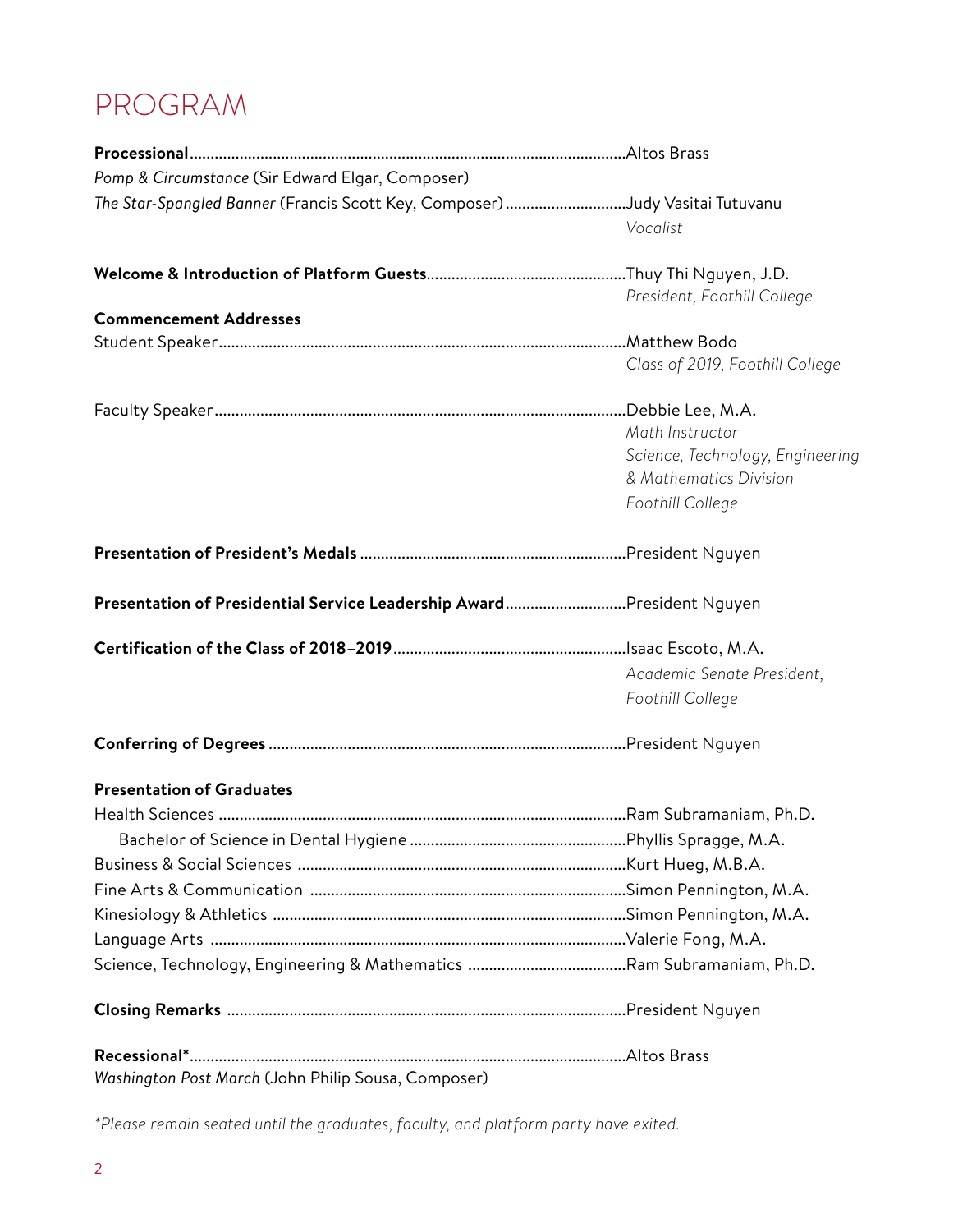### 2018–2019 PRESIDENT'S MEDAL RECIPIENTS

**Ajaibir Deol Monica Goulette Ashnee Gounden Omer Katz**

**Kannon Pearson Brendan Swing Mai Toyokawa Junfeng Zhong**

## 2018-2019 PRESIDENTIAL SERVICE LEADERSHIP AWARD

**Eman Magzoub**

### ACHIEVEMENT AWARDS

**Dean's Award** recipients wear a gold cord and have achieved a cumulative grade-point average of 3.5–4.0 at Foothill College.

**Honors Scholars** have completed a minimum of seven honors courses or 23 units of rigorous courses through the Foothill College Honors Institute. See page 22.

#### **RECEPTION**

A complimentary reception for family and friends to honor graduates and meet faculty and staff will be hosted at the Smithwick Theatre patio following the entire ceremony. The reception is sponsored by the Associated Students of Foothill College.

#### **PHOTOGRAPHY**

A professional photographer will photograph graduates as they receive their awards. Each graduate may then purchase photos. Guests are welcome to take photos from their seats. Please be considerate of those around you so as not to interfere with the view of other guests.

Visit foothill.edu/graduation for photos & video from tonight's ceremony.

#### **ABOUT THIS PROGRAM**

This program is dedicated to the Class of 2018-2019, as well as to the Foothill College faculty and staff who have fostered the success of today's graduates. The college has made every effort to ensure that all information in this publication is accurate and that all persons deserving of recognition are acknowledged. We regret any inadvertent omission.

Foothill College does not discriminate against any person in the provisions of any program or service based on age, ancestry, color, disability, gender, gender identity, marital status, medical condition, national origin, race, religion, sexual orientation or veteran status.

> Share your photos using #fhgrad19 R. **y**

**lol**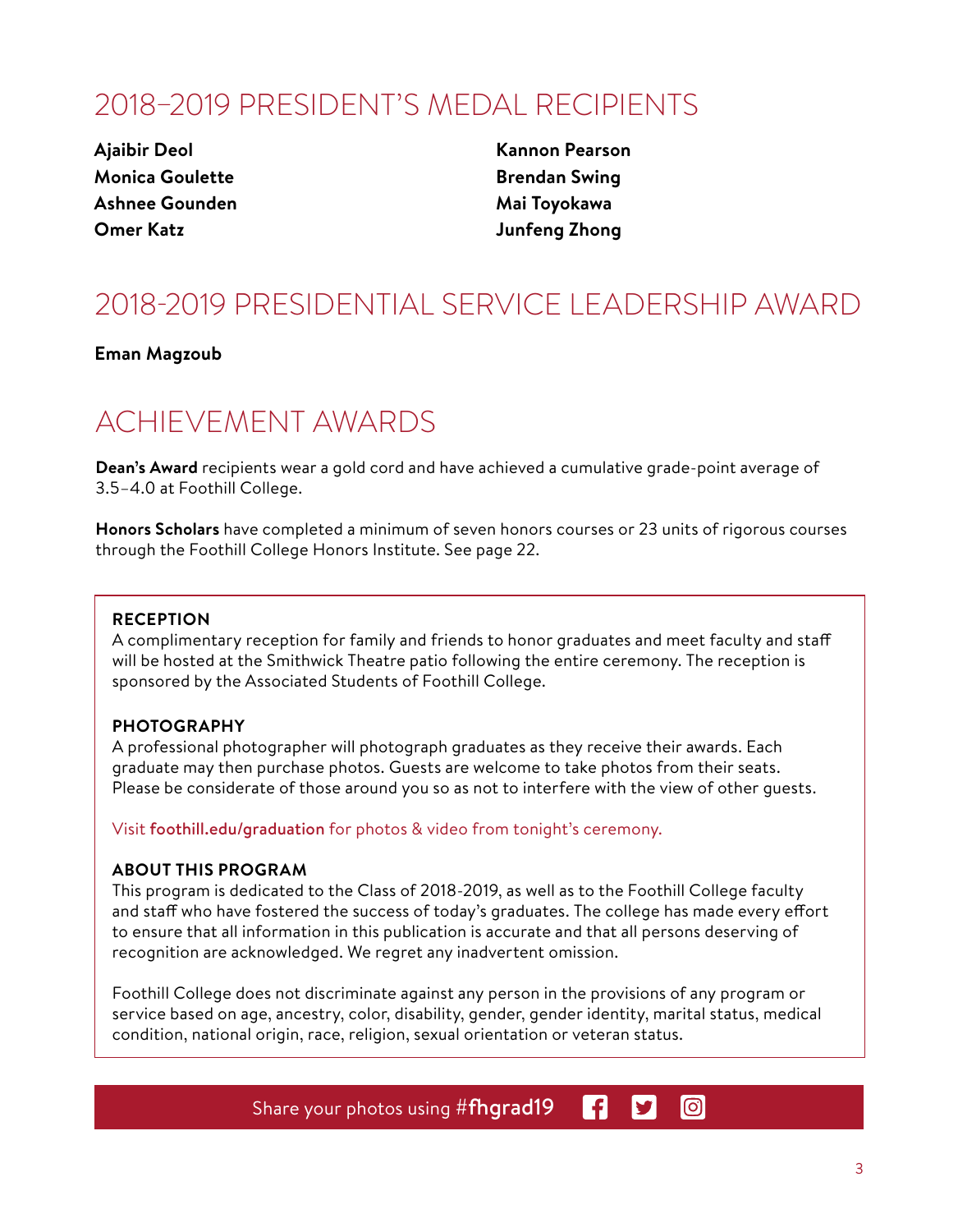### STUDENT SPEAKER FACULTY SPEAKER

#### **MATTHEW BODO**

*Class of 2019 Foothill College*

Foothill College students can achieve anything that they want to when supported by others. After a few rough quarters, Matt Bodo wasn't sure if he was fit for college.



He now plans to transfer to UCLA to major in linguistics and psychology.

 "I didn't expect to attend college when I finished high school. I didn't think that I would get my GED," Bodo said. "One of the faculty at the Adult Education Center convinced me to go to Foothill, and I figured I would try."

Bodo didn't immediately succeed in college. His first quarter's GPA was a 0.0. During his second year, he became homeless. This led him to discover the college's support services. With the right resources, Bodo flourished and became an incredibly active student.

"I really didn't think I could do it," Bodo said. "But I didn't want to give up."

Bodo has been a part of Extended Opportunity Programs and Services (EOPS), the Associated Students of Foothill College (ASFC), and has spent countless hours working to support homeless community college students.

He still finds himself shocked at where he's ended up. "I couldn't have ever pictured myself in the position I'm in today, and I know that I've become the person I want to be," he said.

Bodo hopes to inspire students experiencing homelessness to succeed. He thanks EOPS, ASFC and Foothill's faculty and staff for the guidance and support that helped him so much.

#### **DEBBIE LEE, M.A.**

*Math Instructor Science, Technology, Engineering & Mathematics Division Foothill College* 

Debbie Lee has been teaching math at Foothill College since 2007. She is also chair of the math and



computer science departments, and a codirector of the Honors Institute. Under Lee's coleadership, the Honors Institute has sharpened its focus on inclusiveness and educational equity for all.

Lee was born and raised in San Francisco's Chinatown. She is an active member of Foothill's Asian Pacific American Network (APAN). As part of APAN, she has coordinated the Rites of Passage ceremony, organized talks on immigration stories, held book club discussions on topics including the model minority stereotype, self-hatred and assimilation and power structure.

A first-generation college student, Lee received her A.A. from City College of San Francisco before transferring to San Francisco State University where she received her B.A. in Liberal Studies and an M.A. in Mathematics. Prior to her tenure at Foothill, Lee taught K-8 for the San Francisco Unified School District.

Lee loves to teach and enjoys seeing the "ah-ha" moments on her students' faces. Her proudest moments are watching students connect the lessons from her classes to events in their lives. In her free time, Lee enjoys spending time with her husband, a faculty member at another community college.

She congratulates all the graduates and wishes them the best of luck with their future endeavors.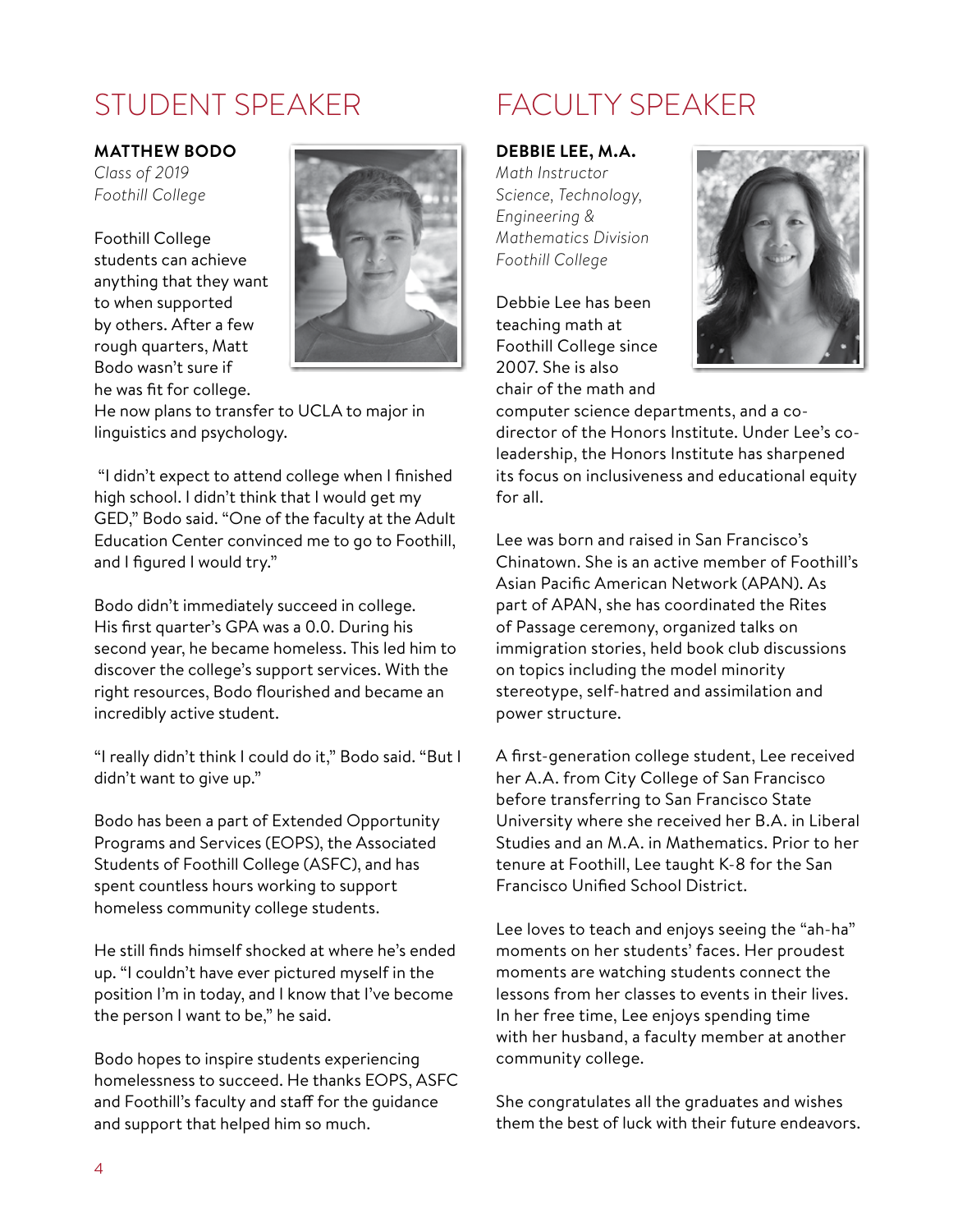### THE BACHELOR'S DEGREE

Today marks Foothill's second graduating class receiving a bachelor's degree in dental hygiene. In 2015, Foothill was one of 15 California community colleges selected to offer a baccalaureate program. Through this pilot program, students acquire the necessary skills, knowledge and practice in their field for a fraction of the cost of a four-year university or college. Foothill's dental hygiene program has received accolades from the California Community College Chancellor's Office for the attainment of post-college outcomes in employment, earnings gains and regional living wages. Students may enter the job market immediately or choose to pursue a graduate degree upon completing board exams and licensing requirements.

### BACHELOR OF SCIENCE DEGREE

#### SPRING 2019

**Janice Ann Camba Abella**, Dental Hygiene **Claudia Janet Arteaga**, Dental Hygiene **Melinda Irene Bates**, Dental Hygiene **Michaela Fleurize Nuguid Bautista**, Dental Hygiene **H Ana Isabel Beltran**, Dental Hygiene **HH Tam Nhu Can**, Dental Hygiene **Rika Chitose**, Dental Hygiene **HH Angela Ester Colón**, Dental Hygiene **Criselda Beronio Corpuz**, Dental Hygiene **Samantha Ann Dauz**, Dental Hygiene **Ancita Dsouza**, Dental Hygiene **HH Adriana Marina Foppiano**, Dental Hygiene **HH+ Zahra Forghany**, Dental Hygiene **H Jonathan Isai Golib**, Dental Hygiene **Rhoda Lisa Gonzales**, Dental Hygiene **H Michelle Ha**, Dental Hygiene **Andrea Sade Haynes**, Dental Hygiene **H Monica Jaramillo**, Dental Hygiene **Cynthia M. Jennings**, Dental Hygiene **Brienne Rae Lake**, Dental Hygiene **H Stephanie D. Lopez**, Dental Hygiene **HH Julie Ann Medeiros**, Dental Hygiene **Maclyn Raquel Merritt**, Dental Hygiene **H**

**Rajwant Kaur Obhi**, Dental Hygiene **Lili Stephany Olmos Aldana**, Dental Hygiene **Carmelyn Fatima Maglalang Paguio**, Dental Hygiene **Pamela Jean Piccione**, Dental Hygiene **Lyssa Brittany Quitoles**, Dental Hygiene **HH Norma Ramirez Hernande**, Dental Hygiene **Cassondra Lee Redd**, Dental Hygiene **H Marta Rewako**, Dental Hygiene **HH Randal K. Rogers**, Dental Hygiene **H Tenisha Ann Lomboy Rogers**, Dental Hygiene **Amy Janae Silva**, Dental Hygiene **HH Anna B. Soi**, Dental Hygiene **H Julia Michelle Sterling**, Dental Hygiene **Rachel Anne Stevenson**, Dental Hygiene **Kevin T. Sugawara**, Dental Hygiene **Annmarie Teerlink**, Dental Hygiene **HH Trisha-Ann Thomas**, Dental Hygiene **H Naleni Tribble-Agarwal**, Dental Hygiene **HH Anh Yen Vo**, Dental Hygiene **H Sandy Wong**, Dental Hygiene **HH Shelby Christine Wong-Potter**, Dental Hygiene **Jenny B. Yanga**, Dental Hygiene **H**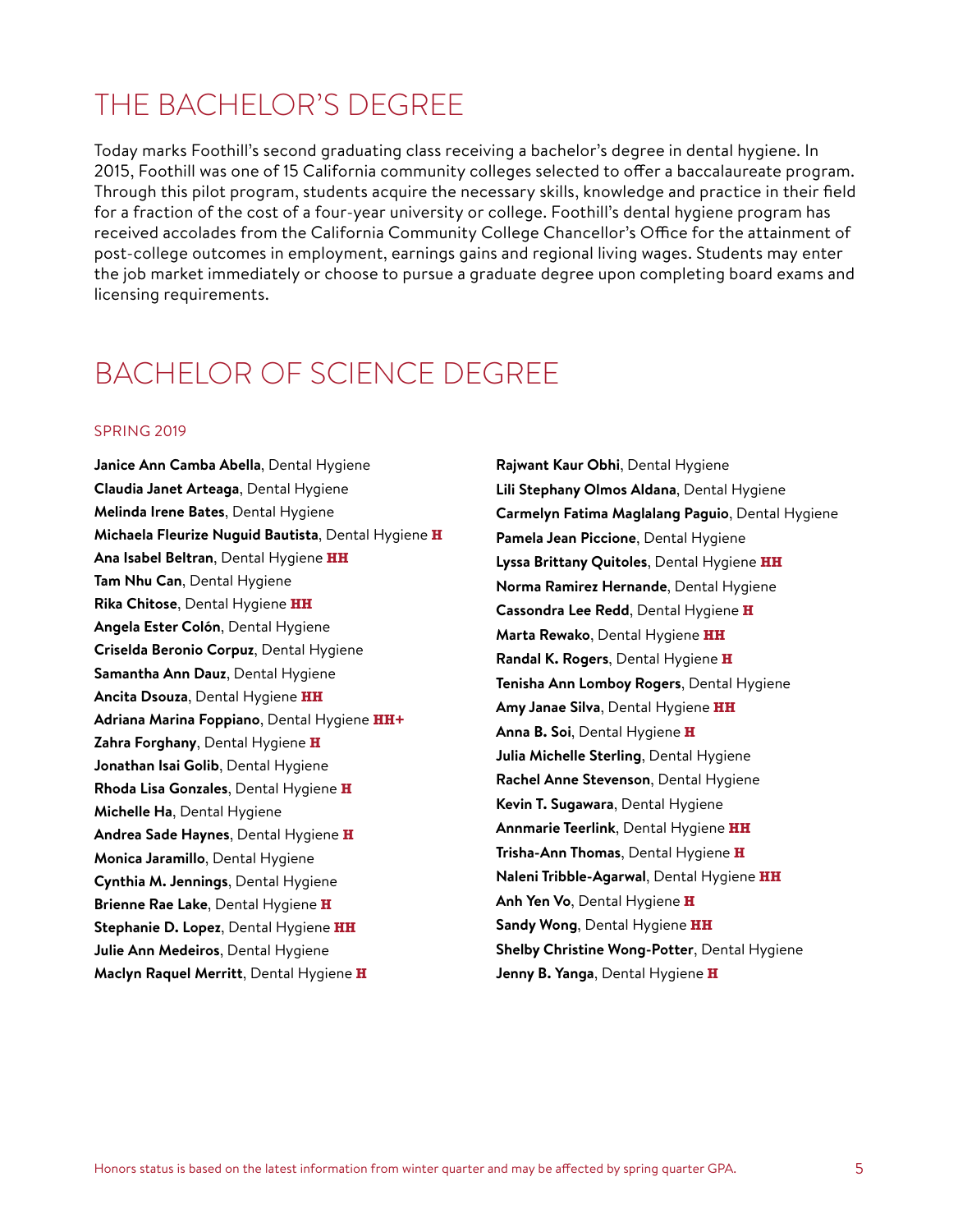### THE ASSOCIATE DEGREE

Earning the associate degree represents more than an accumulation of units. It symbolizes the successful completion of established patterns of learning designed to develop capabilities and insights. Among these are the ability to think and communicate clearly; use mathematics; understand the modes of inquiry of major disciplines; be aware of other cultures, eras and places; gain insight into ethical problems; and develop self-understanding. In addition to all these, the student focuses on one field of knowledge in sufficient depth to contribute to lifetime interest. Additionally, the associate degree for transfer guarantees the student admission with junior standing to the California State University system.

### ASSOCIATE OF ARTS DEGREE

#### SUMMER 2018

**Merawi Abraha**, General Studies: Social Science **Salvador Alvisar-Ibanez**, General Studies: Social Science **Chasity Christian Avila**, General Studies: Social Science **Kevin M. Barboza**, Psychology **HH Russell J. Bargmann**, Accounting; Business Administration **HH Kevin Brett Beedle**, General Studies: Social Science **HH Jesse J. Bonilla**, Psychology; General Studies: Social Science **H Guillermo David Burger**, Communication Studies **Christina Nicole Carpenter**, General Studies: Social Science **H Wayne H. Cheng**, Music Technology **HH Camila Guevara**, General Studies: Social Science **John Paul Haggerty**, Graphic and Interactive Design **H Homayoon Heidari**, Music: General **HH Casandra Sarai Hernandez**, Psychology **HH Tiara Ingoglia**, Philosophy **Tokuma Kagami**, Economics **Tyler Kaine Kiley**, Music Technology **HH Ashkaan Kouhpaenejad**, Accounting **HH Yara Larios**, Sociology **David Andrew Lucas**, Business Administration **Whitney Rachel-Brianne Lukanc**, Psychology **HH Silvia Odalis Luna-Tapia**, Photography **Rozlyn MacDermott**, General Studies: Social Science **HH Sarah J. Maldonado**, General Studies: Social Science **H Veronica Maldonado**, General Studies: Social Science **Michael James Marschall**, Music Technology **HH Faris Monshi**, Music Technology **H Angie Alicia Morales Vega**, Child Development **Vanessa Thao Nguyen**, Music Technology **HH Jean Ntongo**, Graphic and Interactive Design **HH Jeremiah Poblete**, Music: General

**Daphne J.G. Poerio**, General Studies: Social Science **Rizwana Rouf**, Child Development **HH Paulo Henrique Santos**, General Studies: Social Science **Pamela Smith**, Communication Studies **HH Magdalena Maria Waldon**, Business Administration **H Jooyoung Yi**, Art History **HH**

#### FALL 2018

**Wassim Mohammed Abushamma**, Business Administration **Jason Aguirre**, General Studies: Social Science **Kelly Margaret Bessem**, General Studies: Social Science **Amanjot Singh Brar**, Accounting **H Meghan Chakkapark**, General Studies: Social Science; Sociology; Psychology **Kassandra Anne Cooney**, Accounting **HH Ana Maria Costa Alongi**, Graphic and Interactive Design **HH Adelle Helene Curtis**, General Studies: Social Science **H Jake Christopher Dominguez**, General Studies: Social Science **H Kristina Dulic**, Accounting; Business Administration **HH Myles Joseph Garcia**, General Studies: Social Science **Tia Geri**, General Studies: Social Science **HH Myeongho Gong**, Anthropology **HH Diane Mara Greene**, Business Administration **H Jessica Holmes**, Child Development **Joseph K. Kaye**, Sociology **HH Ashkaan Kouhpaenejad**, Accounting **HH Wendy N. Kreek**, Communication Studies **HH Jieqiong Lei**, Child Development **HH Xuemin Leng**, Child Development **HH+ Ronald Jeffrey Lopez**, Accounting **HH Jesus Lopez-Olivares**, Psychology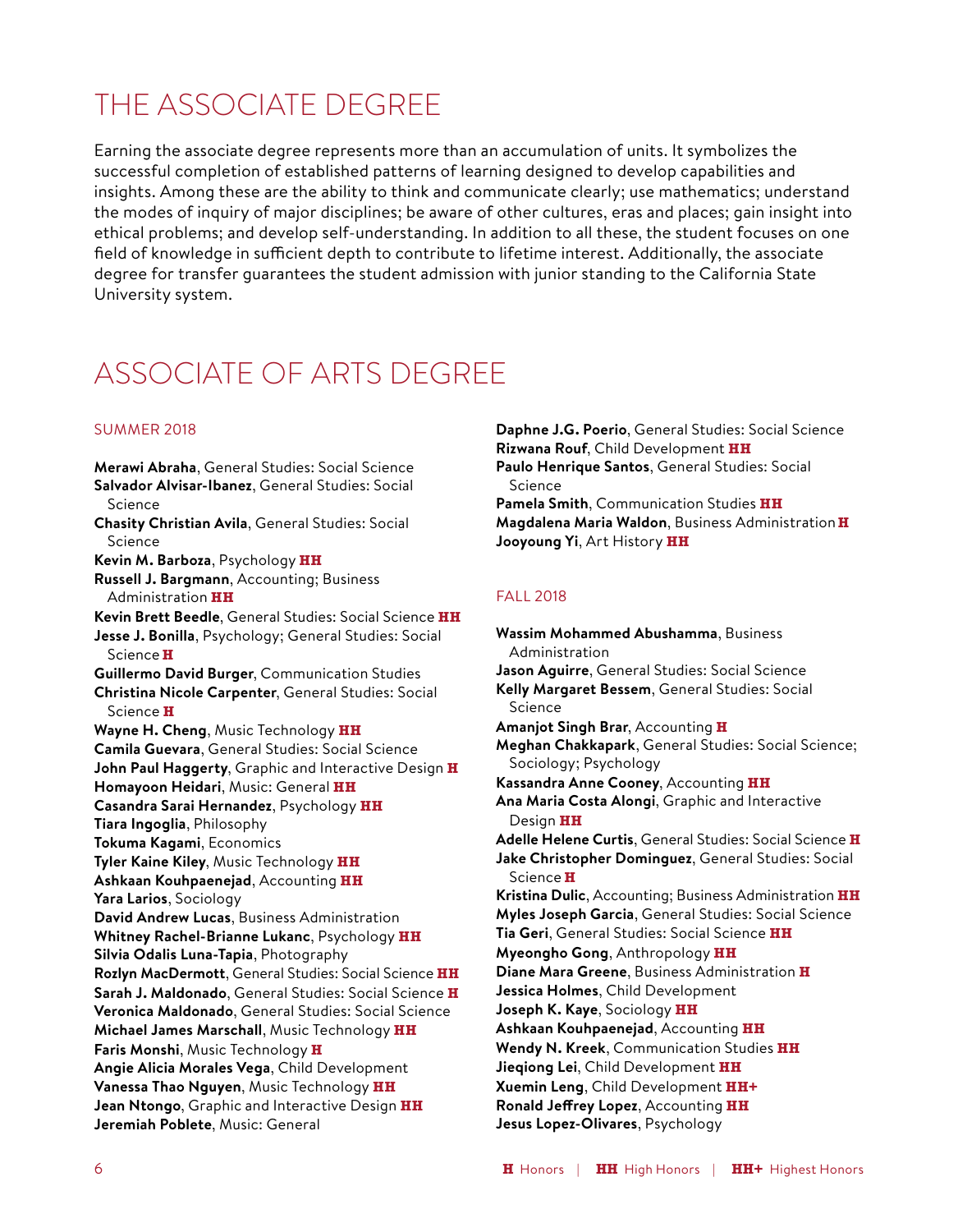**Talia Jean Macbeth**, Anthropology; Art History **HH Amoreena Machado**, Graphic and Interactive Design **H Daniel James Marichalar**, General Studies: Social Science **Brian David McCleary**, Communication Studies; General Studies: Social Science **HH Juan Raphael Mejia**, General Studies: Social Science **Franicsca Meraz**, Accounting **Stephanie Merlo**, Child Development **Jana Miscevic**, General Studies: Social Science **H Sandra Mitchell**, General Studies: Social Science **Eriko Mizuno**, Psychology **HH Woranuch Ngamdee**, Accounting **HH Kim V. Nguyen**, Business Administration **Kyle Robert Nicholas**, Photography **H Keri Ann O'Connell**, General Studies: Social Science **Stacy Lynn Plummer**, Accounting **HH Andromeda Prado**, Child Development **Andrew G. Rogers**, General Studies: Social Science; General Electrician **HH Go Woon Ryang**, Child Development **H Carrie Schwettman**, English **HH Sara Anne Severietti**, General Studies: Social Science **HH Rukaiyah Simon**, General Studies: Social Science; Psychology **Samaria Solis Gonzalez**, General Studies: Social Science **Hriday Bharat Thakkar**, Economics **HH Eric Scott Tom**, Accounting **HH Arzu A. Tosun**, Child Development **Joaquin Tovar**, Music Technology **Alyssa H. Tudor**, Psychology **HH Daniel Vidri**, General Studies: Social Science **Apryl Lorraine Whitaker-Tara**, Sociology; General Studies: Social Science **Deonte Woodson**, General Studies: Social Science **H Jiling Yao**, Psychology **HH**

#### WINTER 2019

**Tiffany Susan Austin**, Psychology **HH Tony Nick Baricevic**, Psychology; Sociology **HH Nicholas Ramon Bustos**, Physical Education **Melina Kristina Aquino Castro**, Sociology **H Kayla Chiu**, General Studies: Social Science **HH Eva K. Concepcion**, General Studies: Social Science **HH Treston Taylor Dickson**, Art **Serenity Elias-Vasquez**, Psychology **Deanna Charlene Erickson**, Business Administration **David Randolph Evans**, Communication Studies; General Studies: Social Science **H Veronica Maria Felipe**, Anthropology **Ashley Leana Fletcher**, Sociology

**Michael Lee Gardne**r, Business Administration **HH Alexis K. Gharib**, Accounting **HH Jeanine Goebner**, Anthropology; General Studies: Social Science **Scarleth Guadalupe Gomez Navarro**, Child Development **Monica Lee Goulette**, General Studies: Social Science **HH+ Maria Guadalupe Reyes Herrera**, Communication Studies **HH Berenise Huitron**, Communication Studies **Lucia Nguyen Huynh**, General Studies: Social Science **Tim Jones**, Music Technology **HH Troy Koza**, Physical Education **HH Jade Elizabeth Lopez**, Graphic and Interactive Design **HH Nelly Lozada**, Accounting **H Estela Luna**, General Studies: Social Science **Tiffanie Marie Luna**, Anthropology **Charles Macko**, Accounting **HH+ Gail Eleanor Matthews**, Psychology **HH Denise Metoyer**, Accounting **H Quoc Bao Nguyen**, Photography **HH Prince Ikenna Okoye**, General Studies: Social Science **Melanie Dennise Olmos-Morris**, General Studies: Social Science; Psychology **HH Anna Radchenko**, Graphic and Interactive Design **HH Riku Sakae**, Political Science **Adrieana P. Sanchez**, General Studies: Social Science **Amal Sanhaji**, Computer Science **Ketki Ravindra Sathe**, Psychology **HH Devin A. Schaumburg**, General Studies: Social Science **Erik Schultz**, Music Technology **HH+ Jenny Schwartz**, Accounting **Victor C. Skidanenko**, Accounting **Angela Monique Sotelo**, General Studies: Social Science **HH Patricia Elizabeth Springer**, General Studies: Social Science **HH Roberto Jose Stiglich Jimenez**, Art History **HH+ Elena Catherine Strawn**, Communication Studies **Ruth A. Volpi Lane**, Sociology; General Studies: Social Science **HH**

#### **Xiaocen Xie**, Child Development

#### SPRING 2019

Science **H**

**David Aguilar**, Accounting **H Catrina Amber Alderete**, Graphic & Interactive Design **Marco Antonio Alvarez**, General Studies: Social Science **H John Ryan Antal**, General Studies: Social Science **Adriana Elaine Aranda**, General Studies: Social Science **Nelson A. Barrionuevo Casos**, General Studies: Social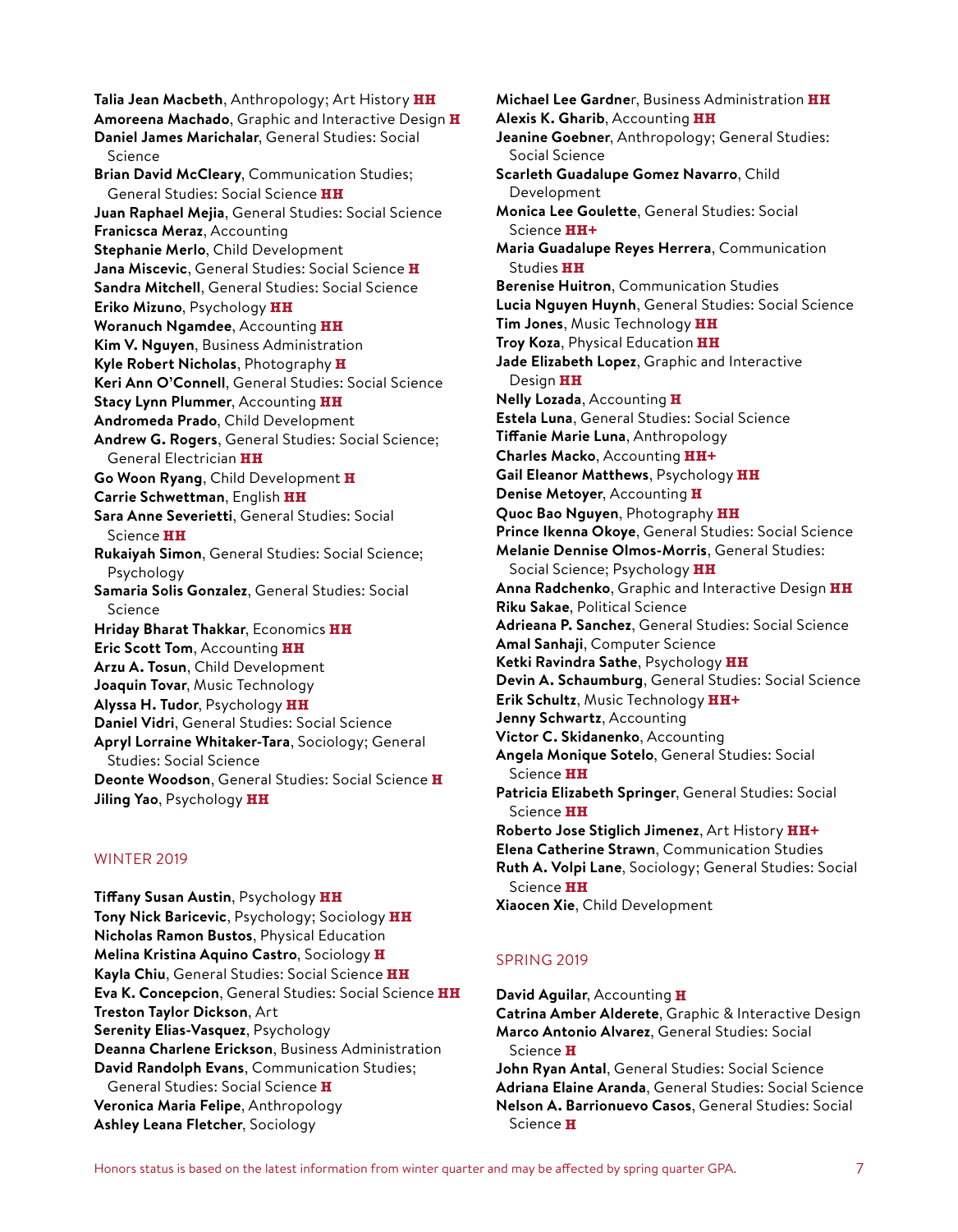**Noah Grady Benest**, Psychology **Jill Suzanne Bernhardt**, Graphic & Interactive Design **HH+ Austin Jacob Bice**, General Studies: Social Science **Karen Loraine Bishop**, Psychology **H Matthew Francis Bodo**, Communication Studies; General Studies: Social Science; Psychology **HH Michaela R. Brady**, General Studies: Social Science **Benjamin James Buchignani**, Psychology **H Rachel Ann Bulette**, General Studies: Social Science **Chazlyn Star Burke**, Communication Studies **Gretter Cabrera**, Accounting **Richard James Campione**, Spanish **HH+ Karla Joanna Carrizales**, General Studies: Social Science **H Aisha Chabane**, Sociology **HH Ken Chang**, Communication Studies **Sai Parveen Teja Chemudupati**, Psychology **HH Zixuan Chen**, Music: General **HH Kenny Ching**, Business Administration; Economics **H Josh Chispa**, Music Technology **Safa Ayatullah Choudhury**, General Studies: Social Science **H Tze On Chow**, Japanese **HH Richard James Cincotta**, General Studies: Social Science **Melissa Ann Coker**, Graphic & Interactive Design **HH Eva K. Concepcion**, Communication Studies **HH Denise C. De Los Reyes**, Communication Studies **Tiffany Marie Do**, Graphic & Interactive Design **Kathelina Ly Doan**, General Studies: Social Science **H Frank Wallace Dowd**, Art History **Edna Enriquez**, Business Administration **Charrice Finks**, Graphic & Interactive Design **Chandler Stewart Fliege**, Anthropology **HH Nora Anallency Flores**, Child Development **Rebeca Natalia Flores**, General Studies: Social Science **H Danielle S. Frevert**, Music Technology **David Furlan**, Business Administration **Adriana E. Garcia**, Japanese **HH Laura Garcia**, Anthropology **HH Isabel A. Gomez**, General Studies: Social Science **HH Richa Poonam Gopal**, Graphic & Interactive Design **Ryusei Goto**, Economics **H Brenda Janet Gurrola**, General Studies: Social Science **Theodore Michael Hartleb**, Graphic & Interactive Design **HH Brooke Amber Hatfield**, Anthropology **Alex Heng**, Psychology **Caitlin M. Hertzig**, General Studies: Social Science **Robert J. Heynen**, Music Technology **H Joseph Charles Hidde**, Anthropology **H Xinge Hu**, Communication Studies **HH Xinyi Hu**, Spanish **HH Regina S. Hua**, Sociology **Royalle R. Hurney**, Psychology; Sociology **HH**

**Coen Anthony Hutton**, Music Technology **HH Angelica Ibarra**, Child Development **Jennifer Marie Joel**, Humanities **HH Keith Jones**, Music: General **Colleen Ann Kastrup**, Child Development **HH Ki Sang Kim**, Physical Education **Krysta Ann Korpontinos**, Sociology **Jihane Kubursi**, Business Administration **H Chetna Kumar**, Economics **Arden Victoria Lai**, Accounting **HH Erika Lama**, Graphic & Interactive Design **HH Hannah Margaret Laporte**, General Studies: Social Science **Manon Georgette Laurent**, Communication Studies **HH Samantha Page Le Beau**, Communication Studies **Tae Jeong Lee**, Music Technology **HH Esther Leung**, Accounting **HH Oren Lev**, General Studies: Social Science **HH Jeongsu Lim**, General Studies: Social Science **HH Micah Trayvion Lindsay**, Music Technology **Olivia Longhetto**, General Studies: Social Science **H Susana Lopez**, General Studies: Social Science **Yaira Luke**, Child Development **Jian Xiong Michael Luo**, General Studies: Social Science **HH Kim Vu Thien Luong**, General Studies: Social Science **Samuel Michael Lysaght**, General Studies: Social Science **H Tyler Philip Madariaga**, Graphic & Interactive Design **Eman Mohi Eldin Magzoub**, Psychology **HH Phillip Brendan Martin**, Philosophy **HH+ Brian David Mccleary**, Anthropology; Humanities **HH Nathalya Helena Mendes**, Business Administration **HH+ Sireni Angelica Menjivar**, Child Development **Jesus Moreno Jimenez**, Music Technology **H Angela Mosqueda**, Business Administration **Cleia Dantas**, Graphic & Interactive Design **HH Crystal Muniz**, General Studies: Social Science **H Alan Kei Myers**, Japanese **Loren Myrow**, General Studies: Social Science **Emi Nakamura**, Psychology; Sociology **Samantha Laura Newell**, Psychology **Thien Chi Nguyen**, Accounting **H Melanie K. Ogawa**, General Studies: Social Science **Jonathan S. Olguin**, Music Technology **HH Riley Shannon Petry**, Philosophy **Maria J. Posada**, English **Monthon Promphao**, Anthropology **HH Karen Ann Oribello Quero**, Humanities **Amanda Irene Rael**, Communication Studies **Elisa Monique Zo Rerolle**, English **HH Estelle Angelii Rios**, Physical Education **H Annette Rodriguez**, Spanish **Carmen Rodriguez**, General Studies: Social Science **Raquel E. Rodriguez**, General Studies: Social Science **Pamela Jo Sample**, Communication Studies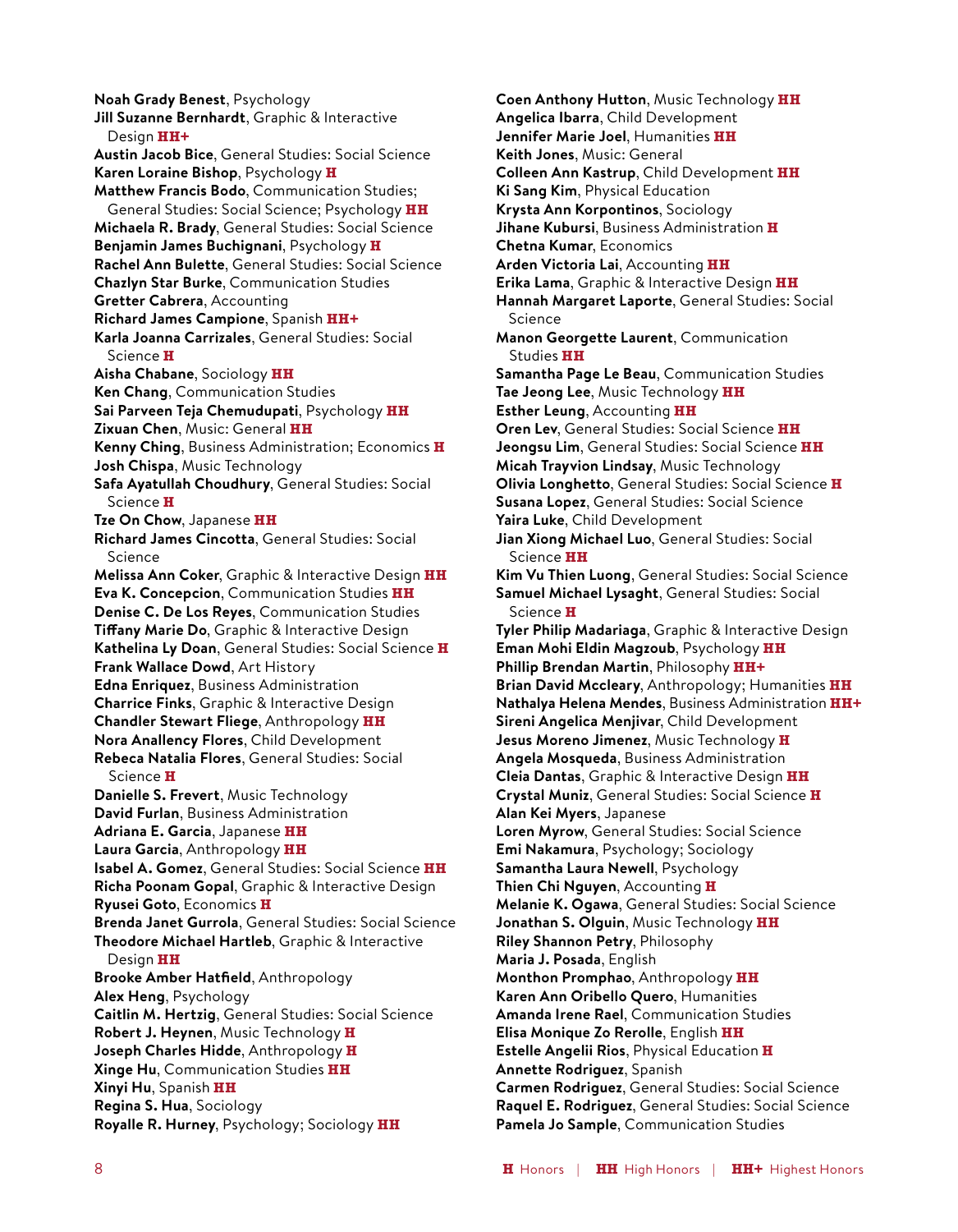**Casey Allison Schaefer**, Anthropology; General Studies: Social Science **HH Charles B. Schaff**, **Jr.**, Spanish **HH+ Shauna Marie Schultz**, General Studies: Social Science **Sushant Sethi**, Music Technology **H Tatiana Harumi Siba**, Business Administration **HH Jasmine Sosa**, Communication Studies **Roberto Jose Stiglich Jimenez**, History **HH+ Roanne Yeh Su**, Music Technology **HH Brendan Leonard Swing**, Communication Studies **HH+ Hanh T. Tran**, Child Development **Kayla Tran**, Business Administration **H Aichatou Traore**, Spanish **H Brandon Tse**, Japanese **Richard Tu**, Accounting **HH Max William Tumpson**, Business Administration **Elizabeth Naomi Turchinsky**, General Studies: Social Science **HH Matthew David Tyler**, Accounting **H Michelle Catherine Walinsky**, General Studies: Social Science **HH Abigail B. Warner**, General Studies: Social Science **H Andrew Link Wilson**, General Studies: Social Science **H Harriet Wong**, Art-Studio Emphasis **Theodore Carreon Woodward**, Music: General **HH Tong Xiao**, Art **Chae Ryong Yu**, Accounting **HH Bowen Zheng**, Music **HH**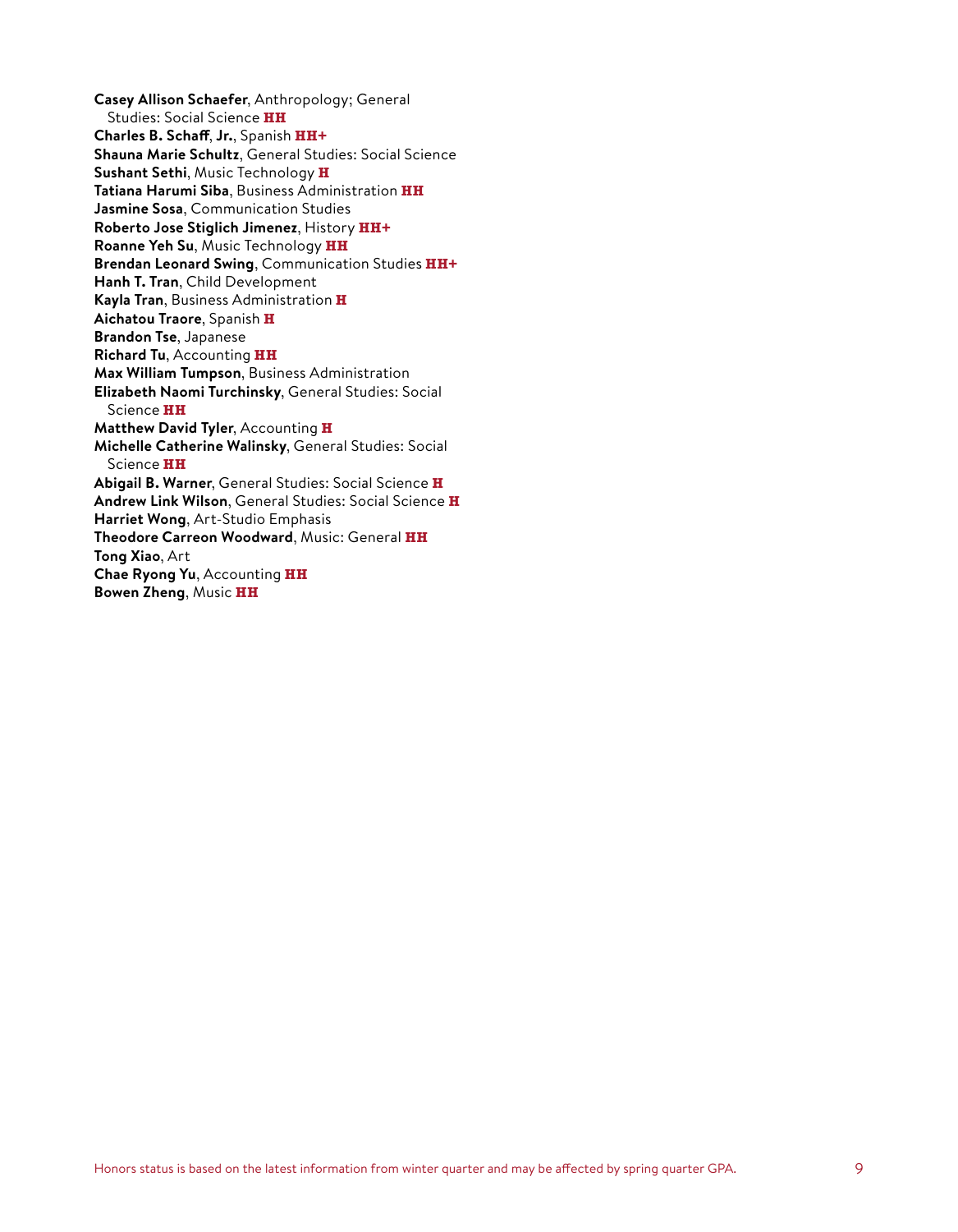### ASSOCIATE IN ARTS–TRANSFER DEGREE

#### SUMMER 2018

**Faisal Al-Haribi**, Psychology for Transfer **Fatima P. Barajas Gutierrez**, Psychology for Transfer **Jesse J. Bonilla**, Psychology for Transfer **H Jessica Dinh**, Psychology for Transfer **Gabriella A. Firpo**, Psychology for Transfer **Minhao Han**, Economics for Transfer **HH Rozlyn MacDermott**, Anthropology for Transfer **HH Patricia Martin**, Political Science for Transfer **Liseph A. Millano**, Communication Studies for Transfer **Andre R. Nuestro**, Communication Studies for Transfer **Dalia Yona Ran**, Communication Studies for Transfer **Mariana Rodriguez**, Psychology for Transfer **Sofia Romero**, Psychology for Transfer **Igor Shvets**, Psychology for Transfer **Pauline Angelique Slakey**, Studio Arts for Transfer **HH Pamela Smith**, Communication Studies for Transfer **HH Jessica H. Suh**, Political Science for Transfer **HH Cesar Torres**, Kinesiology for Transfer **Paul Anthony Warren**, Psychology for Transfer

#### FALL 2018

**Joseph Edward Brandt**, Psychology for Transfer **Azusena Yamilet Calderon**, Psychology for Transfer **Julian L. Cavera**, Psychology for Transfer **H Meghan Chakkapark**, Psychology for Transfer **Tina Chang**, Psychology for Transfer **Brian Joshua Cheuk**, Psychology for Transfer **Garrett Andrew Conover**, Economics for Transfer **Jacquelyne Nadine Correia**, Kinesiology for Transfer **HH Kali Elizabeth Correia**, Sociology for Transfer **Selda Durak**, Psychology for Transfer **Lauren Analyse Fernandes**, Communication Studies for Transfer **H Matthew Walter Ferr**, Anthropology for Transfer **Chad Lee Frontino**, Psychology for Transfer **H Tia Geri**, Political Science for Transfer **HH Bryn Caitlin Ingle**, Psychology for Transfer **HH Maria Gwyneth Jocelyn**, Economics for Transfer **HH Christopher Junesu Kim**, Studio Arts for Transfer **H Julie Susan Lazo**, Sociology for Transfer **Brittney Natasha Lundquist**, Anthropology for Transfer **H Zhuoer Luo**, Economics for Transfer **HH Joan Rachel M. Magcalas**, Psychology for Transfer **Lee Mauga**, Communication Studies for Transfer **Emiliano Medina**, Business Administration for Transfer **H Andrew J. Mintz**, Political Science for Transfer **H Thu Thao Nguyen**, Psychology for Transfer **Harmanjit Nijjer**, Sociology for Transfer

**Jennifer Orellana**, English for Transfer **HH**

**Constance Carmen Ramirez**, Anthropology for Transfer **HH Nicole Rene Rodriguez**, Communication Studies for Transfer **H Jaimese A. Ross**, Sociology for Transfer **Rukaiyah Simon**, Psychology for Transfer **Kyler De Leon Tanciangco**, Communication Studies for Transfer **H Bianca Taruna**, Economics for Transfer **H Hriday Bharat Thakkar**, Economics for Transfer **HH Marco A. Trujillo**, Political Science for Transfer

**Kinley Wangchuk Wangdi**, Sociology for Transfer **Sam William Wong**, Anthropology for Transfer

#### WINTER 2019

**Amani Ayman Abukhater**, English for Transfer **Crystal Ali Alvarado**, Psychology for Transfer; Sociology for Transfer **Sean Michael Baker**, Sociology for Transfer **H Javante M. Betts**, Sociology for Transfer **Justine Julia Cacdac**, Psychology for Transfer; Sociology for Transfer **Julia Pierson Clement**, Psychology for Transfer **H Eva K. Concepcion**, Communication Studies for Transfer **HH Meredith Irene Cripe**, Child and Adolescent Development for Transfer **HH Emma Marie Danford**, Psychology for Transfer **H Dylan Dann**, Communication Studies for Transfer **HH Austin Sean De Lozada**, Psychology for Transfer **HH Serenity Elias-Vasquez**, Psychology for Transfer **Kaled Aide Escobedo Vega**, Communication Studies for Transfer **Peter Fukuhara**, Sociology for Transfer **H Chris Yu Gaoiran**, Communication Studies for Transfer **Alexander Gomez**, Economics for Transfer **H Monica Lee Goulette**, Psychology for Transfer **HH+ Maria Guadalupe Reyes Herrera**, Communication Studies for Transfer **HH Royalle R. Hurney**, Sociology for Transfer **HH Henry Ing**, Kinesiology for Transfer **Leika Julia Keys**, Political Science for Transfer **HH Krysta Ann Korpontinos**, Sociology for Transfer **H Chetna Kumar**, Economics for Transfer **Kathryn Lastra**, Kinesiology for Transfer **HH Jazmin Rene Latimore**, Communication Studies for Transfer **Juliana Lucas**, Psychology for Transfer **HH Sydney Luong**, Psychology for Transfer **Miguel Maciel Carbajal**, Anthropology for Transfer **Jon Michael Malit**, Psychology for Transfer **Ranjit Mann**, Psychology for Transfer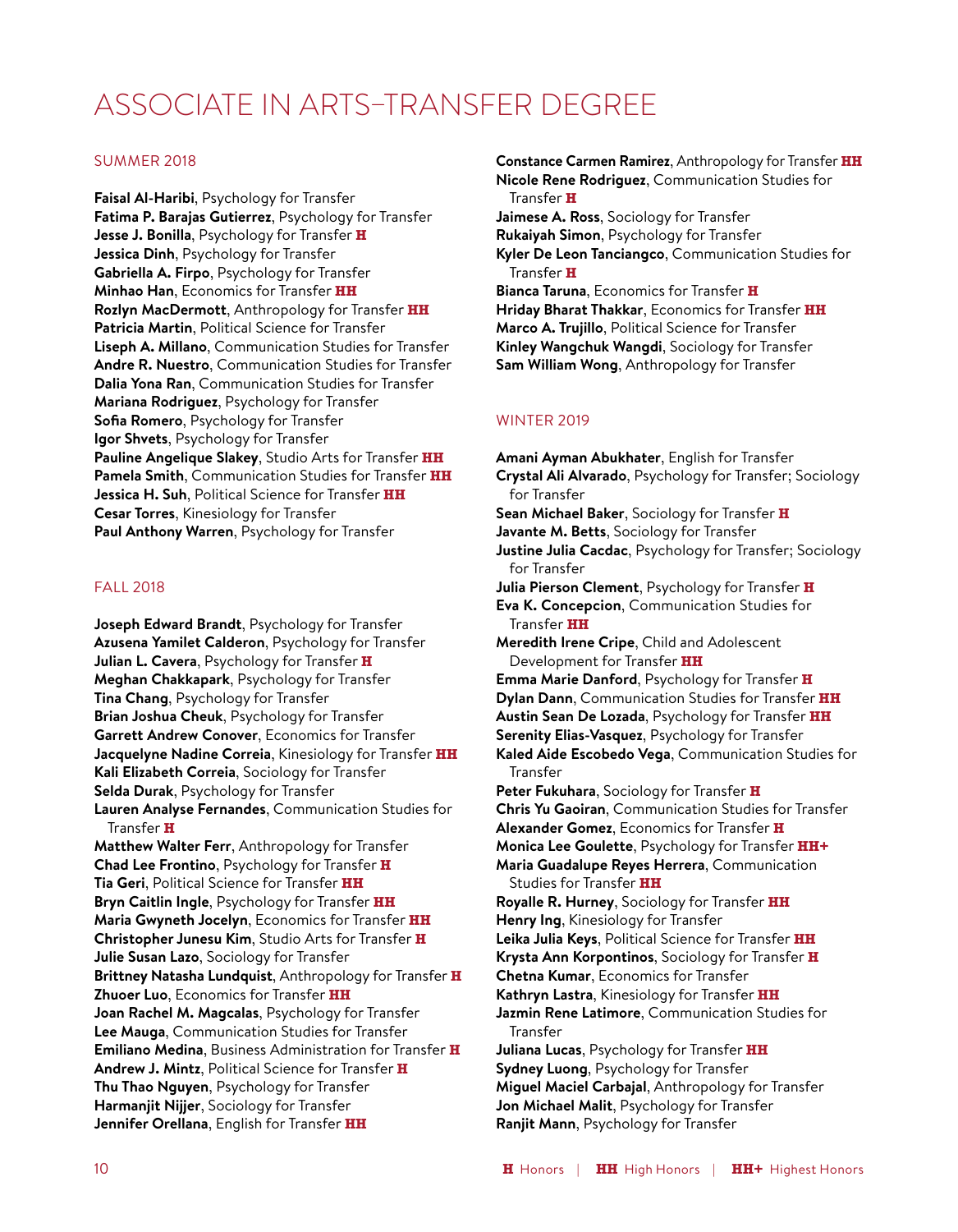**Ethan Andrew McGriff**, Communication Studies for Transfer **Andrew Anthony McReynolds**, Psychology for Transfer **Melody Meo**, Theater Arts for Transfer **HH Yuhan Min**, Economics for Transfer **HH Lais Moreira Franchini**, Economics for Transfer **Jenny N Nguyen**, Psychology for Transfer **Nino Athena Nijmeh**, Kinesiology for Transfer **HH Joseph Robert O'Driscoll**, Economics for Transfer **Melanie Dennise Olmos-Morris**, Psychology for Transfer **HH Brenna Annmarie Murphy**, English for Transfer **Ndeya Camille Rages**, Psychology for Transfer **Dean Retter**, Anthropology for Transfer **HH Carmen Rodriguez**, Psychology for Transfer **Jennifer M Rodriguez-Garcia**, Psychology for Transfer **H Erica Marie Roman**, Sociology for Transfer **Patrick Leclerc Ross**, Communication Studies for Transfer **Bianca J. Ruiz**, Psychology for Transfer **Ezequiel Ruiz Moreno**, Communication Studies for Transfer **Carina Renee San Miguel**, Communication Studies for Transfer **HH Sara Anne Severietti**, Psychology for Transfer **HH Ngima Ongchhu Sherpa**, Communication Studies for Transfer **Ajaydeep Singh**, Psychology for Transfer **H Eva Beverly Stoneburner**, Communication Studies for Transfer **HH Elvina Sutislio**, Economics for Transfer **HH Zhi Xin Tan**, Economics for Transfer **H Reina Tomiko Tengan**, Psychology for Transfer **HH Jared Michael Tondino**, Kinesiology for Transfer **Emilianis Paola Torres Rojas**, Theatre Arts **HH David Turner**, Communication Studies for Transfer **Abigail Vargas**, Psychology for Transfer **Alejandra Velazquez Vargas**, Psychology for Transfer; Sociology for Transfer **Ilana Corinne Winawer**, Psychology for Transfer **HH Harriet S. Wong**, Studio Arts for Transfer **Donghang Wu**, Economics for Transfer **H Yu-Hung You**, Kinesiology for Transfer **Hannah Yu**, Psychology for Transfer **HH Daniel Zaragoza Salas**, Psychology for Transfer SPRING 2019

**Chris Obinna Agbanusi**, Communication Studies for Transfer

**Nico J. Aguilar**, Anthropology for Transfer **Yasmeen M. Ahlan**, Psychology for Transfer **Marco Antonio Alvarez**, Anthropology for Transfer **H Brooke Christina Alviar**, Economics for Transfer **HH Anderson**, Psychology for Transfer **HH**

**Emily M. Andreas**, Psychology for Transfer **Trizha Loren Villoceno Aquino**, History for Transfer **HH Carolina Lyzette Arteaga**, Political Science for Transfer **H Zulpukar Artykbaev**, Political Science for Transfer **Eliana Atanos**, Psychology for Transfer **Tho My Au**, Psychology for Transfer **HH Cristian Avila Hernandez**, Kinesiology for Transfer **Ludy Azabache Diaz**, Psychology for Transfer **H Brenda Graciela Barragan**, Psychology for Transfer **Emma Alyssa Betancourt**, Communication Studies for Transfer **Tekendra Bahadur Bista**, Communication Studies for Transfer **Jennifer Elizabeth Blum**, Psychology for Transfer **HH Matthew Francis Bodo**, Communication Studies for Transfer; Psychology for Transfer **HH Tiana M. Bolin**, Philosophy for Transfer **HH Elina Bortok**, Psychology for Transfer **HH Ainul Mardhiah Brinck**, Child & Adolescent Development for Transfer **Gina R. Brito**, Kinesiology for Transfer **Benjamin James Buchignani**, Psychology for Transfer **H Taya Ashawny Buffin**, Child & Adolescent Development for Transfer **Tiffany Bui**, Psychology for Transfer **Dominick Edward Burgato II**, Anthropology for Transfer **H Aprille Rose Cabusas Cabilan**, Communuications Studies for Transfer, Psychology for Transfer **Ilanna Cardoso Caetano**, Psychology for Transfer **Oscar Ivan Caldera**, Psychology for Transfer **Jonette M. Candelario**, Psychology for Transfer **Brianna J. Carmona**, Psychology for Transfer **H Karla Joanna Carrizales**, Sociology for Transfer **H John Manuel Castillo**, Theatre Arts for Transfer **H Alexis Renee Ceja**, Psychology for Transfer **HH Janet Ceron**, Communication Studies for Transfer **Celisia Jaylene Cerrillo**, Communication Studies for Transfer; Psychology for Transfer **HH Luci Caroline Cerrillo**, History for Transfer **HH Jennifer Cindy Cervantes**, English for Transfer; Psychology for Transfer **H Raven Ciara Cervantez**, Psychology for Transfer **Aisha Chabane**, Sociology for Transfer **HH Zakariya Van Champa**, Kinesiology for Transfer **HH Ken Chang**, Communication Studies for Transfer **Jasmine Syan Charles**, Psychology for Transfer **Heyab Desalegn Chocol**, Sociology for Transfer **Safa Ayatullah Choudhury**, Psychology for Transfer **H Larry Chu**, Economics for Transfer **Haleigh F. Creamer**, Psychology for Transfer **Emily Margaret Crist**, Communication Studies for Transfer **HH Pamela Uy Cruz**, Economics for Transfer **Nathan Robert Daley**, Psychology for Transfer **H Helen Dao**, Psychology for Transfer **H**

**Kathryn Dayharsh**, Kinesiology for Transfer **HH Charissa-Mae Dela Cruz**, Psychology for Transfer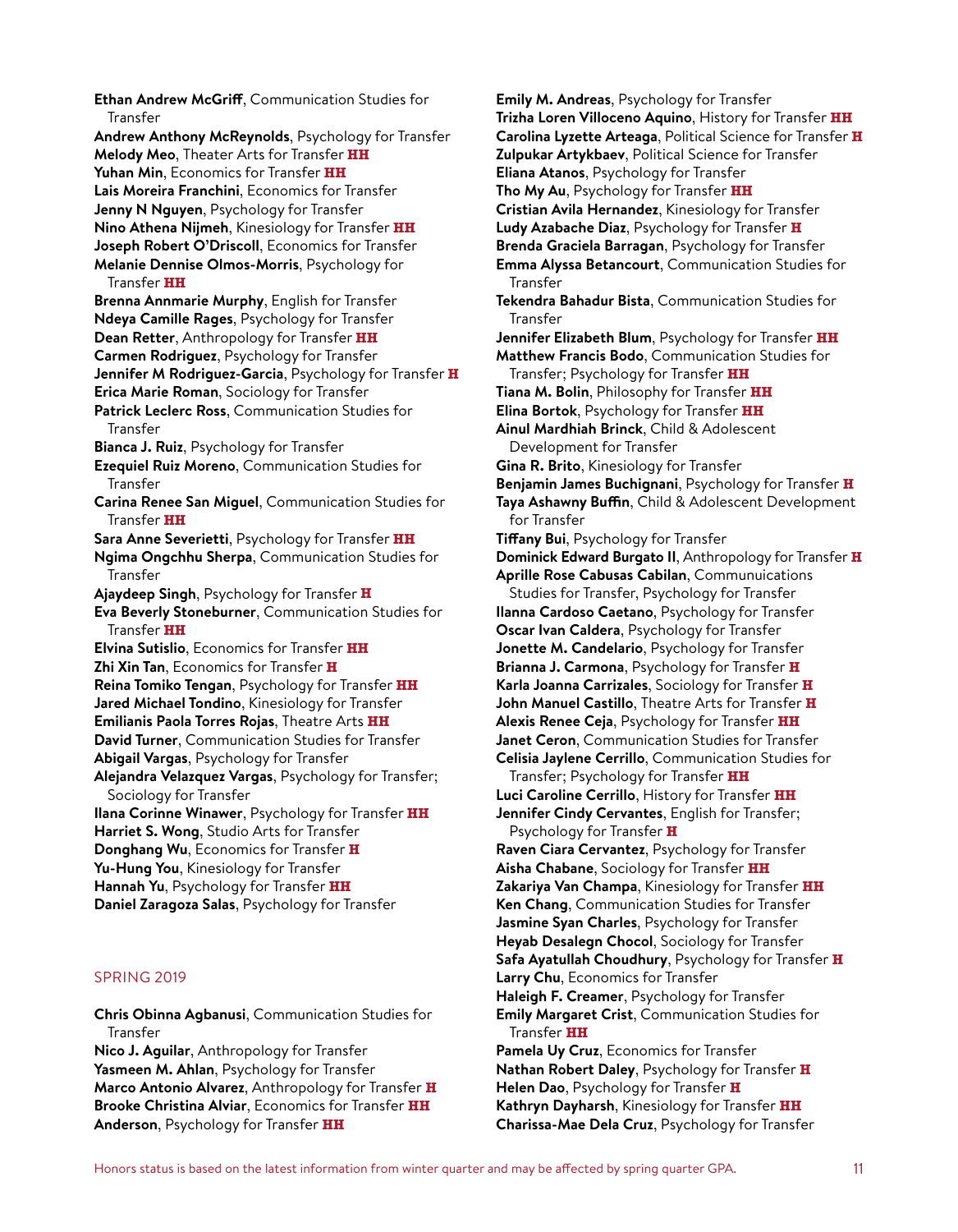**Richard M. Delgado**, Kinesiology for Transfer **Denise C. De Los Reyes**, Communication Studies for Transfer **Shirley Do**, Economics for Transfer **H Zhanao Du**, Economics for Transfer **Saman Einahmadi**, Kinesiology for Transfer **Justin Kelly Ellmann**, Sociology for Transfer **Shalana Rose Erlich**, Communication Studies for Transfer **HH Kaled Aide Escobedo Vega**, Sociology for Transfer **Genevieve Escobedo**, Communication Studies for Transfer **Rogelio Soria Estrada Jr.**, Psychology for Transfer **HH Jeffrey Michael Fairfield**, Political Science for Transfer **Jorge Luis Felix**, Sociology for Transfer **Andrew Robert Fellowes**, Psychology for Transfer **HH Chandler Stewart Fliege**, Anthropology for Transfer **HH Rebeca Natalia Flores**, Sociology for Transfer **H Gwyneth Donielle Forrester**, Theatre Arts for Transfer **H Kayla Janessa Gandeza**, Psychology for Transfer **H Laura Garcia**, Anthropology for Transfer **HH Georgina Charlotte Marie Gill**, Anthropology for Transfer **HH Andrea Courtney Goepel**, Psychology for Transfer **Palmira C. Gomes**, Psychology for Transfer **Tyler James Gonzales**, History for Transfer **Carl A. Ledersteger Goodfriend**, Anthropology for Transfer **HH Martina Goulart**, Studio Arts for Transfer **HH Jamie Lorraine Gussman**, Anthropology for Transfer **H Dolores Hacker**, Communication Studies for Transfer **HH Dino Hadziosmanovic**, Economics for Transfer **Yvonne Mercedette Hamel**, Sociology for Transfer **HH Sarah Hamidi**, Communication Studies for Transfer **HH Minami Hanada**, Anthropology for Transfer; Sociology for Transfer **H Yui Nai'alani Hartman**, Psychology for Transfer **HH Mariah Heimsoth**, Psychology for Transfer **HH Alex Heng**, Psychology for Transfer **Camille Akane Henry**, English for Transfer **Jose Antonio Hernandez**, Kinesiology for Transfer **H Romeo Ivan Herrera**, Political Science for Transfer **Deborah Odeth Hidalgo**, Political Science for Transfer **H Rebecca Sarai Hidalgo**, Psychology for Transfer **Joseph Charles Hidde**, Anthropology for Transfer **H Alexis Breeanna Hill**, Psychology for Transfer **HH Jessa C. Hipolito**, Communication Studies for Transfer **HH Matthew Stephen Hitchcock**, Anthropology for Transfer **Thu N. Ho**, Economics for Transfer **Deborah Sue Ann Hoo**, Psychology for Transfer **Julia Lauren Horowitz**, Sociology for Transfer **Ju Yin Hsueh**, Communication Studies for Transfer **HH Xinge Hu**, Communication Studies for Transfer **HH Xinyi Hu**, Spanish for Transfer **HH Royalle R. Hurney**, Social Justice Studies Transfer; Psychology for Transfer **HH Tristan Francis Husaini**, Economics for Transfer **H**

**Erik Ronan Hylkema**, Anthropology for Transfer **Fatima Sohail Irshad**, History for Transfer **Albert Karsten Iskandar**, Economics for Transfer **HH Austine Samantha Iskandar**, Economics for Transfer **HH Shawn Valerian Januar**, Anthropology for Transfer **H Kaitlin Jensen**, Sociology for Transfer **H Autumn Kayla Jones**, Anthropology for Transfer **Jaesuk Jung**, Psychology for Transfer **HH Ariel Kass**, Psychology for Transfer **HH Arielle Sidney Kenny D.**, Theatre Arts for Transfer **HH Morgan Rene Lambert**, Kinesiology for Transfer **Jacqueline Marie Lampo**, Sociology for Transfer **Dominick Vincenzo Lanni**, History for Transfer **HH Mark Ignazio Lassen**, English for Transfer **HH Manon Georgette Laurent**, Communication Studies for Transfer **HH Trevor William Law**, Philosophy for Transfer **Samantha Page Le Beau**, Communication Studies for Transfer **Carl A. Ledersteger Goodfriend**, Anthropology for Transfer **HH Cherrie M. Lee**, Communication Studies for Transfer **Hae In Lee**, Psychology for Transfer **Seunghyeon Lee**, Psychology for Transfer **Tiana Lee**, Economics for Transfer **H Zachariah Robert Lenton**, Theatre Arts for Transfer **HH Oren Lev**, Political Science for Transfer **HH Sihui Li**, Economics for Transfer **HH Yang Li**, English for Transfer **Jeongsu Lim**, Economics for Transfer; Political Science for Transfer **HH Tze Sean Lim**, Economics for Transfer **HH Yuan Yuan Liu**, Psychology for Transfer **HH Aurora Jocelyn Lopez**, Political Science for Transfer **HH Paulino Lopez**, History for Transfer **Susana Lopez**, Sociology for Transfer **Lawrence Luke**, Philosophy for Transfer **Jian Xiong Michael Luo**, Psychology for Transfer; Sociology for Transfer **HH Joseph Luo**, Economics for Transfer **Kim Vu Thien Luong**, Sociology for Transfer **Samuel Michael Lysaght**, Psychology for Transfer **H Kassandra Julissa Madrid**, Psychology for Transfer **Brendan Magee**, Kinesiology for Transfer **Eman Mohi Eldin Magzoub**, Psychology for Transfer **HH Jessenia Alexandra Maldonado**, Psychology for Transfer **H Martin Manasherob**, Communication Studies for Transfer; Economics for Transfer **HH Jessica Marie Marron**, Psychology for Transfer **Abel Pilar Martinez**, Psychology for Transfer **Cindy Esperanza Matute**, Sociology for Transfer

**Talia Del Carmen Mazorra Murga**, English for Transfer **Rachel McGrath**, Psychology for Transfer **Sean McMillan**, Sociology for Transfer **HH Jacques Patrick McNally**, Economics for Transfer **HH Adriana Rosibel Medel**, Sociology for Transfer **Katrina Valor Mehrotra**, Philosophy for Transfer **H**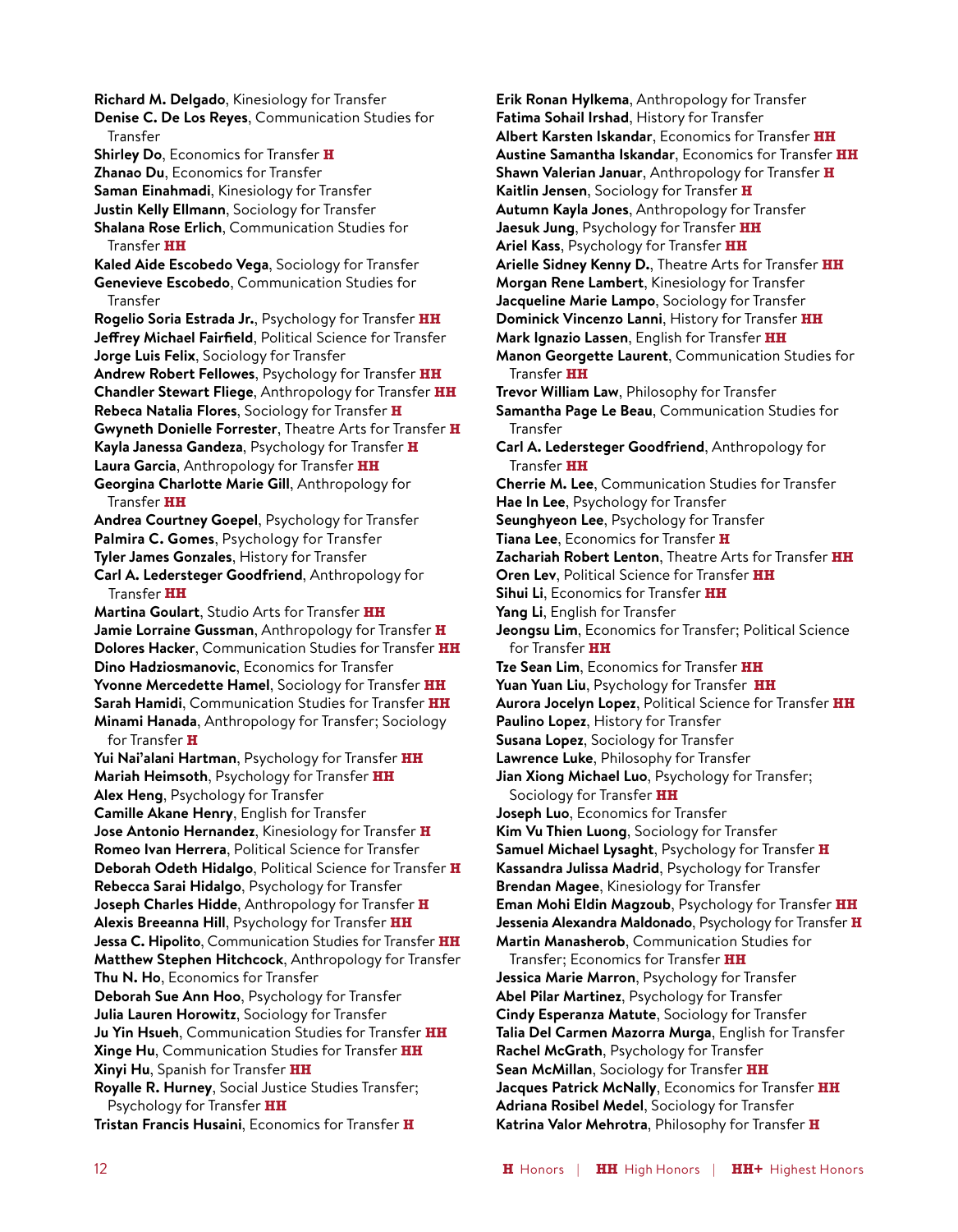**Abigail Mendez**, Psychology for Transfer **Veronica Rachelle Miller**, Sociology for Transfer **Antuan M. Minter-Grate**, Communication Studies for Transfer **Sandra Nicole Kelly Mitchell**, Psychology for Transfer **Cristal Montes**, Sociology for Transfer; Psychology for Transfer **James Morrin**, Anthropology for Transfer **Sara Mulugeta**, Anthropology for Transfer **Ruth Belete Muluneh**, Political Science for Transfer **Efigenia I. Munguia**, Psychology for Transfer **Ivy Breanne Murphy**, Psychology for Transfer **H Zahra Fatima Muzaffar**, Economics for Transfer; Political Science for Transfer **HH Nataly Helena Navarrete**, Psychology for Transfer **Chelsey Nguyen**, Political Science for Transfer **HH Elizabeth Tran Nguyen**, Anthropology for Transfer **HH Emmalee Anh Nguyen**, Sociology for Transfer **Kevin Q Nguyen**, English for Transfer **HH Shirley Hoang Yen Nguyen**, Psychology for Transfer **Oscar Octavio Niebla**, Economics for Transfer **Andrew Niue**, Communication Studies for Transfer **Annicia Vanessa Nunez**, Psychology for Transfer; Sociology for Transfer **Melanie K. Ogawa**, Sociology for Transfer **Christopher Harold Ogaz**, Communication Studies for Transfer; English for Transfer **HH Brian Anthony Olazaba**, Communication Studies for Transfer **Elizabeth C. Olson**, English for Transfer **HH Josef Stepp Orner**, Psychology for Transfer **H Leslie G. Ortiz**, Psychology for Transfer **Mikailah Nycolle Ortiz**, Sociology for Transfer; Psychology for Transfer **HH+ Evan Pace**, Kinesiology for Transfer **Zhiqing Pan**, Economics for Transfer **HH Jaehee Park**, English for Transfer **HH Nikoo Parsizadeh**, Communication Studies for Transfer **Julian Pascual**, Kinesiology for Transfer **HH Kaelah Rian Cual Pautin**, Child & Adolescent Development for Transfer **Alexander Penfold**, Communication Studies for Transfer **Shaquille Alexius Ramos Peralta**, Psychology for Transfer **Ramon Perez**, History for Transfer **Veronica Perez**, Psychology for Transfer **HH Kalton Phan**, Communication Studies for Transfer **HH Daphne Jacqueline Gabrielle Poerio**, Kinesiology for Transfer **Ludbins Alan Ponce**, Psychology for Transfer **Maria J. Posada**, English for Transfer **Naren Pradhan**, Economics for Transfer **H Nathalie Alondra Preciado**, Sociology for Transfer **Monthon Promphao**, Theatre Arts for Transfer **HH Dyanne A. Ramirez**, Philosophy for Transfer **Mikaela S. Rangel**, Theatre Arts for Transfer **HH Guillermo Rendon**, Sociology for Transfer

**Elisa Monique Zo Rerolle**, English for Transfer **HH Maria Reyes Fabregat**, Psychology for Transfer **HH Briana Maria Reynolds**, Anthropology for Transfer **HH Sharon Jocelyn Riou**, English for Transfer **H Javelin Menes Rivera**, Social Justice Studies Transfer **HH Joselyn Rodriguez**, Political Science for Transfer **Emily Ros**, Economics for Transfer **HH Daisy M Rosalez**, Psychology for Transfer **HH Annabella W. Rossetti**, Communication Studies for Transfer **Parsa Rouhani**, Political Science for Transfer **HH Evan Ryder**, Anthropology for Transfer **HH Mohammed Abdulhabib Moh Saeed**, Economics for Transfer **HH Laura Leticia Salgado**, Sociology for Transfer **Julio C. Salinas**, Psychology for Transfer **Carina Renee San Miguel**, Psychology for Transfer; Sociology for Transfer **HH Abraham Sanchez**, Anthropology for Transfer **H Phoebe Devine Santillan**, Psychology for Transfer **Casey Allison Schaefer**, Anthropology for Transfer **HH Ana Cristina Schneider-Jerez,** Communication Studies for Transfer **Elizabeth Jiranun Schoenholtz,** Communication Studies for Transfer; Economics for Transfer **HH Nicholas Giovanni Scopazzi-Beatty,** History for Transfer **H Kristine Ann Scott,** Political Science for Transfer **H Mina N. Sealund,** Sociology for Transfer **HH Natalie Jihae Sealy,** Kinesiology for Transfer **Pavini Sethi,** Psychology for Transfer **HH Kelli Don Sexton,** Communication Studies for Transfer **H Yuta Shiotsuka,** Economics for Transfer **H Brandon James Shirley,** Sociology for Transfer **Man Lam Sit,** Communication Studies for Transfer **Pak Hei So,** Economics for Transfer **HH+ Angela M. Sotelo,** Psychology for Transfer **Anna Speder,** Psychology for Transfer **HH Patricia Elizabeth Springer,** Anthropology for Transfer; Psychology for Transfer **Anna Stukenborg,** History for Transfer **Brendan Leonard Swing,** Communication Studies for Transfer **HH+ Sydney Iman Tam,** Psychology for Transfer; Sociology for Transfer **Dylan V. Tao,** Philosophy for Transfer **HH Arya Tarani,** Kinesiology for Transfer **Andrew Tesler,** Economics for Transfer **HH Edward Alan Tharaphat,** Psychology for Transfer **Michelle Tirtoatmojo,** Global Studies for Transfer **H Ryoma To,** Economics for Transfer **HH Brenda Rose Torres,** Sociology for Transfer; Psychology for Transfer **Freddy Junior Toscano Hernandez,** Political Science for Transfer **HH Araceli Toscano-Hernandez,** Psychology for Transfer **H Gladys Tovar,** Communication Studies for Transfer **HH**

**Mai Toyokawa,** Theatre Arts for Transfer **HH+**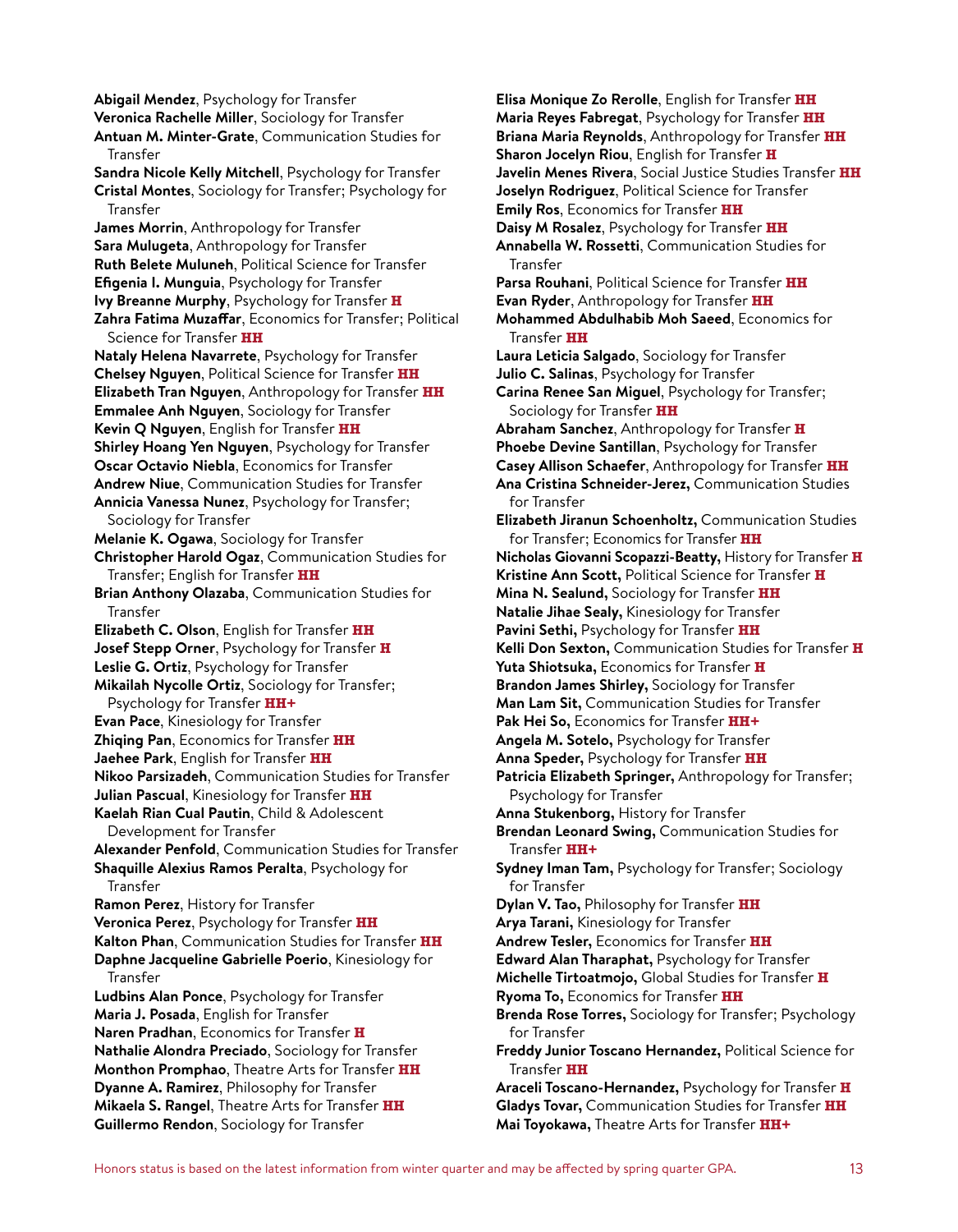**Jimmy Q. Tran,** Philosophy for Transfer **HH Vera Vy Tran,** Psychology for Transfer **HH Aichatou Traore,** Communication Studies for Transfer; Spanish for Transfer **H Brianna Merie Turcanu,** Psychology for Transfer **HH Elizabeth Naomi Turchinsky,** Anthropology for Transfer; Political Science for Transfer **HH Schelitha Shantel Tyler,** Psychology for Transfer; Sociology for Transfer **Haruka Ueda**, Psychology for Transfer **HH Santos Ernesto Valle,** Communication Studies for Transfer **Karla Jailyne Velasco Mejia,** Psychology for Transfer **HH Jasper Vera,** Anthropology for Transfer **Jessica Amber Vien**, Kinesiology for Transfer **Samantha L. Villanueva,** Psychology for Transfer **Gregory W. Walton II,** Sociology for Transfer **HH Zhenghan Wang,** Economics for Transfer **HH Zhenqi Wang,** Economics for Transfer **H Abigail B. Warner,** Psychology for Transfer **H Joseph Alexander Weldon,** Communication Studies for Transfer **H Erin Elisabeth Wells,** Psychology for Transfer **Joey Earl Williams,** Communication Studies for Transfer **Chun Kit Wong,** Psychology for Transfer **HH Shanwei Xu,** Economics for Transfer **Yuefeng Xue,** Economics for Transfer **HH April Yanez,** Theatre Arts for Transfer **Christopher Yang,** Communication Studies for Transfer **Jiling Yao,** Psychology for Transfer **HH Sik Hei Yeung,** Psychology for Transfer **Syreeta Treasa Young,** Anthropology for Transfer **Lixuan Zhai,** Art History for Transfer **HH Mary Zhen,** Communication Studies for Transfer **Junfeng Zhong,** Economics for Transfer **HH+ Yuhan Zhou,** Economics for Transfer **HH Chenhao Zhu,** Economics for Transfer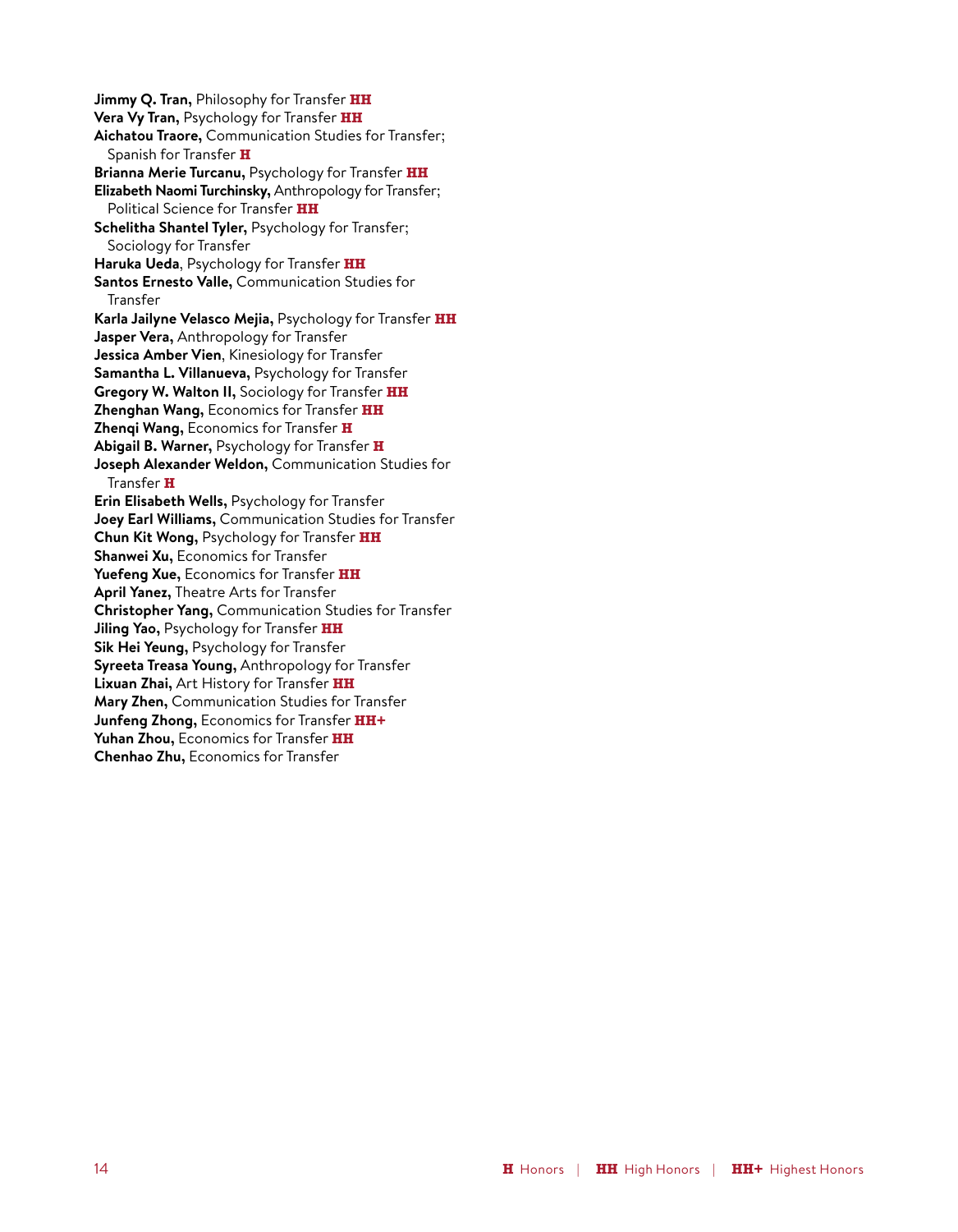## ASSOCIATE IN SCIENCE DEGREE

#### SUMMER 2018

**Ronak Agarwal**, Mathematics; Computer Science **HH Robert K. Ajitomi**, Sports Medicine **HH Darcio Silva De Paula**, General Studies: Science **Navrose Dhaliwal**, Biological Sciences **H Daniel W. Diangson**, Paramedic **HH Rebecca Gonzales**, Radiologic Technology **Camila Guevara**, Radiologic Technology **Howard Hans Gunawan**, Biological Sciences **HH Yuehui Knoll**, Dental Assisting **Xuean Liu**, Computer Science **HH+ Keumduk Park**, Dental Assisting **HH Andrew Mark Playsted**, Computer Science **HH+ Dion A.E. Silverman**, Biological Sciences **Ksenia Vanatskaya**, Computer Science **HH Grant Michael Weyers**, Biological Sciences **H Joseph Wu**, Paramedic **HH Junliu Zhang**, Computer Science **HH**

#### FALL 2018

**Saam L.S. Aiken**, Paramedic **Meri-Beth Bird**, Environmental Horticulture **HH Catherine A. Crisafulli**, Paramedic **H Robin-Lee Nery David**, General Studies: Science **Hanzhuo Gong**, Computer Science **HH Semra Guler**, Computer Science **H Greesan Gurumurthy**, Engineering **Myat Pyae Hein**, Mathematics **H Daniel Higginson**, Enterprise Networking **Hee-Seung Hong**, Biological Sciences **H Adina Kulumkanova**, Computer Science **H Hsin-Jung Lee**, Computer Science **HH Kunsang Lhamo**, General Studies: Science **Simon Ling**, Paramedic **H Casey Tzui Kwang Long**, Computer Science **HH+ Mohamed Ashik Mohamed Zubair**, Enterprise Networking **H Tendai K. Myambo**, General Studies: Social Science **Zachary Rooney**, Computer Science **HH Marisa Sambuceto**, General Studies: Science **Mikaela Macalintal Tayag**, Pharmacy Technology **HH Mitra Suzanne Vijeh**, Paramedic **HH Richard T. Wilson**, Paramedic **Bryan Edward Winter**, Paramedic **Min Wu**, Pharmacy Technology **HH+ Liwen Zhang**, Computer Science **HH**

#### WINTER 2019

**Vera Milagro Arias Bolanos**, Computer Science **H Amanda Elizabeth Barili**, Diagnostic Medical Sonography **H Maria Blake**, Environmental Horticulture **HH Margaret May Brainerd**, Diagnostic Medical Sonography **HH+ Madelyn Jesse Brewer**, Diagnostic Medical Sonography **HH Laura Jeanne Calson Taylor**, Diagnostic Medical Sonography **H Shelby Michelle Collins**, Diagnostic Medical Sonography **HH+ Abigail Tai Eklund**, Biological Sciences **HH Morgan Lynn Garcia**, Dental Assisting **Jeanine Goebner**, Geography **Howard Hans Gunawan**, General Studies: Science **HH Kimberly Ann Keesee**, Diagnostic Medical Sonography **HH Yuliya M. Khramtsova**, Diagnostic Medical Sonography **H Diana Lynn Lammer**, Diagnostic Medical Sonography **HH Huy Le Phong**, Mathematics **H Stephanie Marie Lorenzo**, General Studies: Science **Ryan Caleb Maas**, Paramedic **HH Denise A. Madrigal-Martinez**, Dental Assisting **Carlos A. Manriquez**, Paramedic **Whitney Sharice Nicole Mcdonald Crayton**, General Studies: Science **H Ryan Zachary Mock**, Paramedic **Rachel Christine Newell**, Diagnostic Medical Sonography **HH Morgan B. G. Oropeza**, Diagnostic Medical Sonography **HH+ Quang Nhat Phan**, Mathematics; Chemistry **HH Desiree Nicole Robledo**, Diagnostic Medical Sonography **HH Amal Sanhaji**, Computer Science **Alexandra Paul Schafer**, Diagnostic Medical Sonography **HH+ Melissa Marie Tom**, Diagnostic Medical Sonography **HH Elena Destiny Trujillo Varela**, General Studies: Science **H Anastasiya S. Volkova**, General Studies: Science **HH Victoria J. Warner**, Diagnostic Medical Sonography **H John R. Williams**, General Electrician **H Vicky Wu**, Diagnostic Medical Sonography **H Jennifer Joann Yoldi**, Diagnostic Medical Sonography **HH**

#### SPRING 2019

**Jessie Liu Aiello**, Veterinary Technology **HH Eguolo Akhigbe-Egberuare**, Pharmacy Technology **HH+ Justine Alaoen**, Respiratory Therapy **H**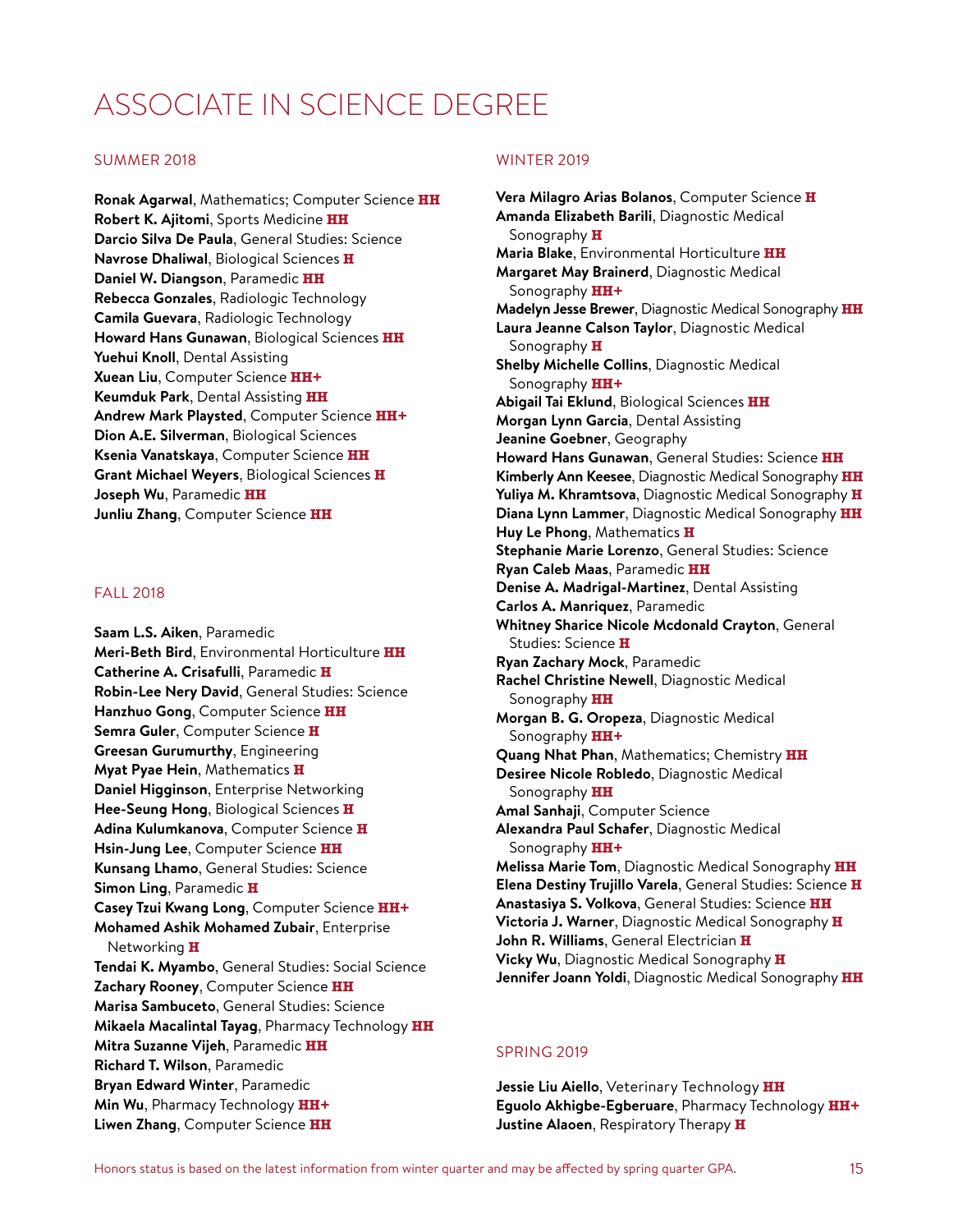**Tyler John Anderson**, Paramedic **H Erica Allison Arenas**, Respiratory Therapy **Wilmer Waldemar Arreaga Ramirez**, Pharmacy Technology **H Jasmine Kaur Bagha**, Veterinary Technology **HH Arash Bahramiandehkordi**, Mathematics **Taylor Ashley Baker**, Veterinary Technology **HH Stephanie Lynn Behan**, Veterinary Technology **HH Balaram Das Behera**, Computer Science; Mathematics **HH Karen Loraine Bishop**, Respiratory Therapy **H Mariah Leeanne Blackmore**, Paramedic **Arianna Elizabeth Blankenship**, General Studies: Science **John Francis Boreczky**, Computer Science; Mathematics; Physics **HH Rachel Ann Bulette**, General Studies: Social Science **Jesus Catarino**, Respiratory Therapy **H Everett Chang**, Paramedic **Melissa Chau**, Pharmacy Technology **Melissa Ann Coker**, Graphic & Interactive Design **HH Adam P. Cole**, General Electrician **Andy Earnest Coleman**, Environmental Horticulture **H Nicholas Jordan Conforti**, Paramedic **H Merrylle Tupinio Corpuz**, Radiologic Technology **HH Michael Edmond Corry**, Paramedic **Cecilia Cruz**, Veterinary Technology **Carlee Sue Curtis**, Veterinary Technology **AnhDao Thi Danh**, Respiratory Therapy **Nicole David**, Veterinary Technology **HH+ Austin Sean De Lozada**, Paramedic **H Yesenia Del Rio**, Dental Assisting **Shiree Mae Serra Dela Cruz**, Radiologic Technology **H Nathaniel Dennis-Benford**, Paramedic **HH Hailey Raeann Dickson**, General Studies: Science **H Xuan Ding**, Computer Science **HH Jimmy Lam Dinh**, Respiratory Therapy **H Nhi Ky Doan**, Dental Assisting **HH Frank Wallace Dowd**, Geography **Christina Egami**, Chemistry **Samuel Slade Fayard**, General Studies: Science **Danielle Briena Fernandes**, Veterinary Technology **HH Kayla Marcella Fernandez**, Respiratory Therapy **Rebeca Natalia Flores**, General Studies: Social Science **H Zoe Madelayne Frankel**, Veterinary Technology **HH Tsz Chung Fung**, Geographic Information Systems **Technology Grace Gao**, Computer Science; Mathematics **Amy Lily Garduno**, Veterinary Technology **HH Shayna Noel Gaulden**, Mathematics **HH Mariah Michelle Ghahramani**, Pharmacy Technology **Casey Kimiye Glassford**, General Studies: Science **HH Shelley Paulette Goldseger**, Pharmacy Technology **HH Lucas Paul Hagberg**, Paramedic **Theodore Michael Hartleb**, Graphic & Interactive Design **HH Haleh Hashemian**, Respiratory Therapy **Brooke Amber Hatfield**, Anthropology **Joanne R. Heredia**, Radiologic Technology **HH**

**Mildred Hernandez**, Veterinary Technology **James Franklin Hoover**, Paramedic **Chad Daniel Horst**, Paramedic **HH Qiuchi Hu**, Biological Sciences **HH Coen Anthony Hutton**, Music Technology **HH Minh Nguyen Khai Huynh**, Pharmacy Technology **HH+ Mustafa Safaa Ihsan**, Engineering **Lisa Jacuzzi**, Veterinary Technology **Jo'Manikea James**, Respiratory Therapy **H Jessica Anlynn Johnson**, Veterinary Technology **H Mina Rakesh Kapadia**, Biological Sciences **Harpreet Kaur**, Dental Assisting **Phillip Andrew Keith**, Computer Science **Stacey Renee Kenner**, Veterinary Technology **Julie Megan Khodayari**, Respiratory Therapy **Linnea Kirk**, Veterinary Technology **Bethany Ann Knight**, Biological Sciences **H Jonah Zvi Kornbluh**, Paramedic **HH Kazuki Koshimizu**, Mathematics **Flora Paon-Yat Kwan**, Veterinary Technology **HH Linh Le Lac**, Pharmacy Technology **John Dominic Tabora Lagpacan**, Respiratory Therapy **Monika K. Lal**, Radiologic Technology **H Hannah Margaret Laporte**, General Studies: Social Science **Katie M. Le**, Pharmacy Technology **H Theresa Thuy Nhien Le**, Pharmacy Technology **HH+ Gwendolyn Lee**, Veterinary Technology **HH Jessica H. Lee**, Pharmacy Technology **Pak Wing Leung**, Biological Sciences; Chemistry; Physics **HH Siwei Liang**, Biological Sciences; Chemistry **HH Shuqi Lin**, Dental Assisting **H Rubi Lisalde**, Dental Assisting **HH Jasmine Lopez Torres**, Veterinary Technology **H Manolito Manansala**, General Studies: Science **Danielle Elicia Martinez**, Radiologic Technology **HH Marissa Mary Martinez**, Pharmacy Technology **Yesenia Martinez-Duque**, Respiratory Therapy **Blanca E. Mejia**, Pharmacy Technology **Monica Marie Meschke**, Dental Assisting **Melinda Rachelle Metzger**, Radiologic Technology **H Sara Abidi Mirza**, Pharmacy Technology **Eduardo Montoya-Perea**, Paramedic **H Hayeon Moon**, Computer Science; Mathematics **HH Subhajeet Mukherjee**, Computer Science **Sandra Jean Nakamura**, Respiratory Therapy **H Deidra M. Nash**, Radiologic Technology **HH Cheryl Aquino Nebre**, Pharmacy Technology **HH Anh Dang Nguyen**, Pharmacy Technology **HH April Thanh Nguyen**, Dental Assisting **Danny Nguyen**, General Studies: Science **HH Eric Ton Nguyen**, Engineering; Physics **Kathy Mai Nguyen**, Dental Assisting **H Kristi T. Mai Nguyen**, Radiologic Technology **HH Kristy Lai Nguyen**, Radiologic Technology **HH Luan T. Nguyen**, Dental Assisting **HH**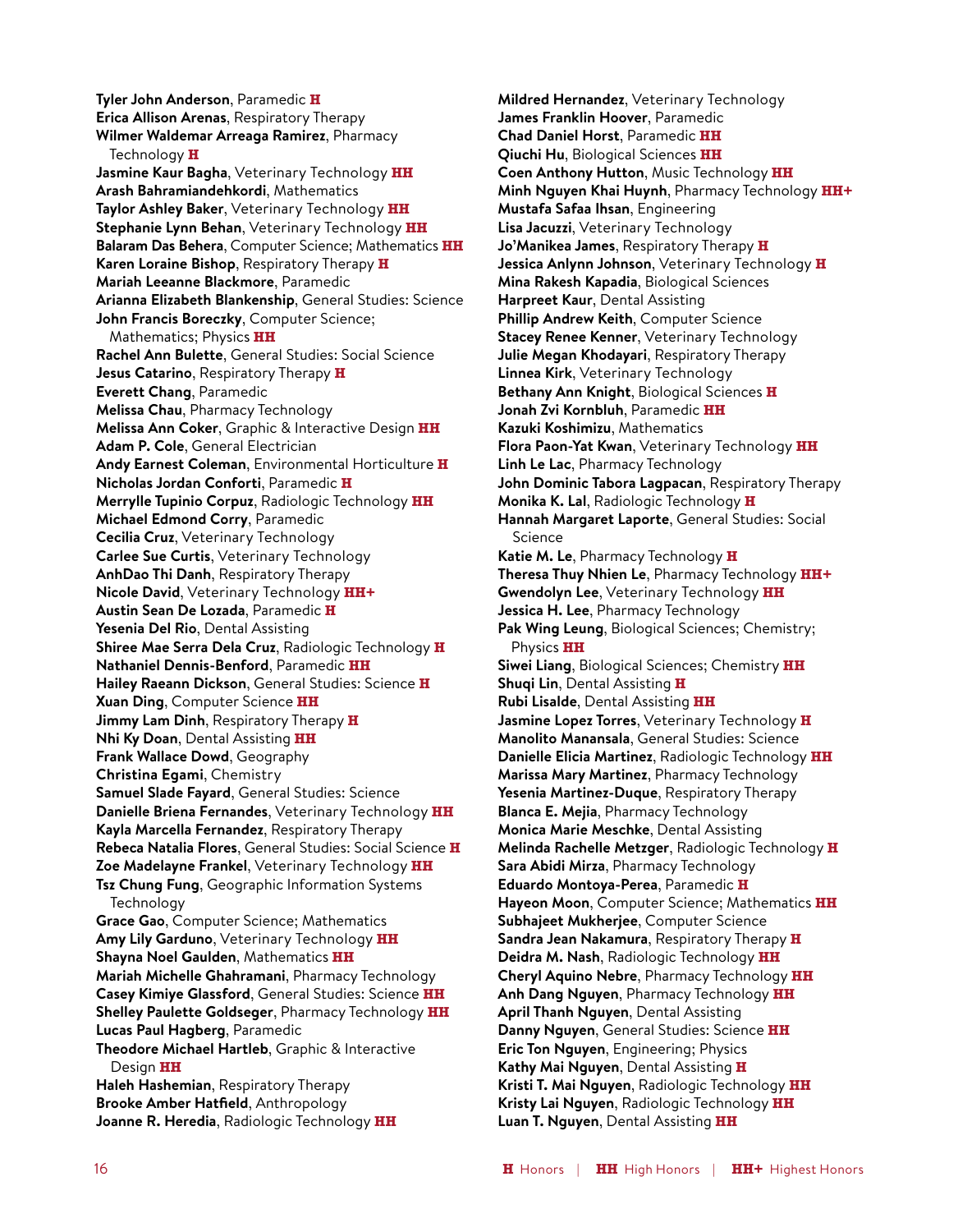**Rio Thi Nguyen**, Radiologic Technology **Vyvyan Thuy Nguyen**, Biological Sciences **H Ryan Nhan**, Biological Sciences **HH Sabryna Pacheco de Almeida Rodrigues**, Respiratory Therapy **HH Hannah Marie Park**, General Studies: Science **Kannon Craig Pearson**, Chemistry **HH+ Arturo Pedroza-Munoz**, Engineering **Rhim Peth**, Pharmacy Technology **Erika Petrossian**, Respiratory Therapy **HH Ngan Huyen Phan**, Respiratory Therapy **HH Paul Alexander Piedras**, Biological Sciences **Jessica Pirir**, Respiratory Therapy **Robert Michael Porrez**, Radiologic Technology **Diana T. Portillo**, Veterinary Technology **HH Preethi Muralidhar Rao**, Respiratory Therapy **HH Loren Arruejo Rayray**, General Studies: Science **John Deryck Real**, Dental Assisting **Justin Kyle Reinschmidt**, Radiologic Technology **HH Briana Maria Reynolds**, General Studies: Science **HH Maria Transito Rivas**, Environmental Horticulture **H Mariam Safi**, Respiratory Therapy **Jasleen Kaur Sahota**, Chemistry **Joseph A. Sandoval**, Radiologic Technology **HH Amy Van Sang**, Veterinary Technology **Vanessa Lee Flores**, General Electrician **H Sandalina Asad Sattar**, Mathematics **HH Erik Tyson Savage**, Geographic Information Systems Technology **HH+ Nathan Schrock**, Radiologic Technology **HH Ermias Seifu Seleshi**, Radiologic Technology

**Laura Monique Sepulveda**, Radiologic Technology **Michelle Silva**, Dental Assisting **Joseph Jason Olalia Sioson**, Respiratory Therapy **Paulo Alberto Sousa**, Mathematics **HH Derick Daniel Stewart**, Respiratory Therapy **HH Benjamin Dean Stillinger**, Paramedic **HH Irene Tang**, Computer Science **Leander Nikolas Ten Hoff**, Mathematics **HH Elizabeth Tran**, Respiratory Therapy **Mai Huynh Xuan Tran**, Chemistry; Mathematic; Physics **HH Mai Tran**, Pharmacy Technology **HH Manh Quan Tran**, Computer Science **Nicholas Tran**, Biological Sciences **H Sandy Ann Tran**, Pharmacy Technology **Tina Thi Tran**, Radiologic Technology **HH Adnan Tufekcic**, Radiologic Technology **HH Shalvin Simon Vareed**, Radiologic Technology **Victor Vasquez**, Respiratory Therapy **Ashley Christine Vigil**, Veterinary Technology **H Johann Sebastian Viray**, Respiratory Therapy **Vinh T. Vo**, Respiratory Therapy **H Trang Vu**, Pharmacy Technology **HH Yulin Wang**, Mathematics **Justin James Williams**, Radiologic Technology **Amanda Jeanne Yee**, Veterinary Technology **HH Jesse Young**, Pharmacy Technology **HH Jarar Zaidi**, Computer Science **Samaria Soraya Zarate**, Radiologic Technology **HH Sara Zhu**, Veterinary Technology **Sabine Zingite**, General Studies: Science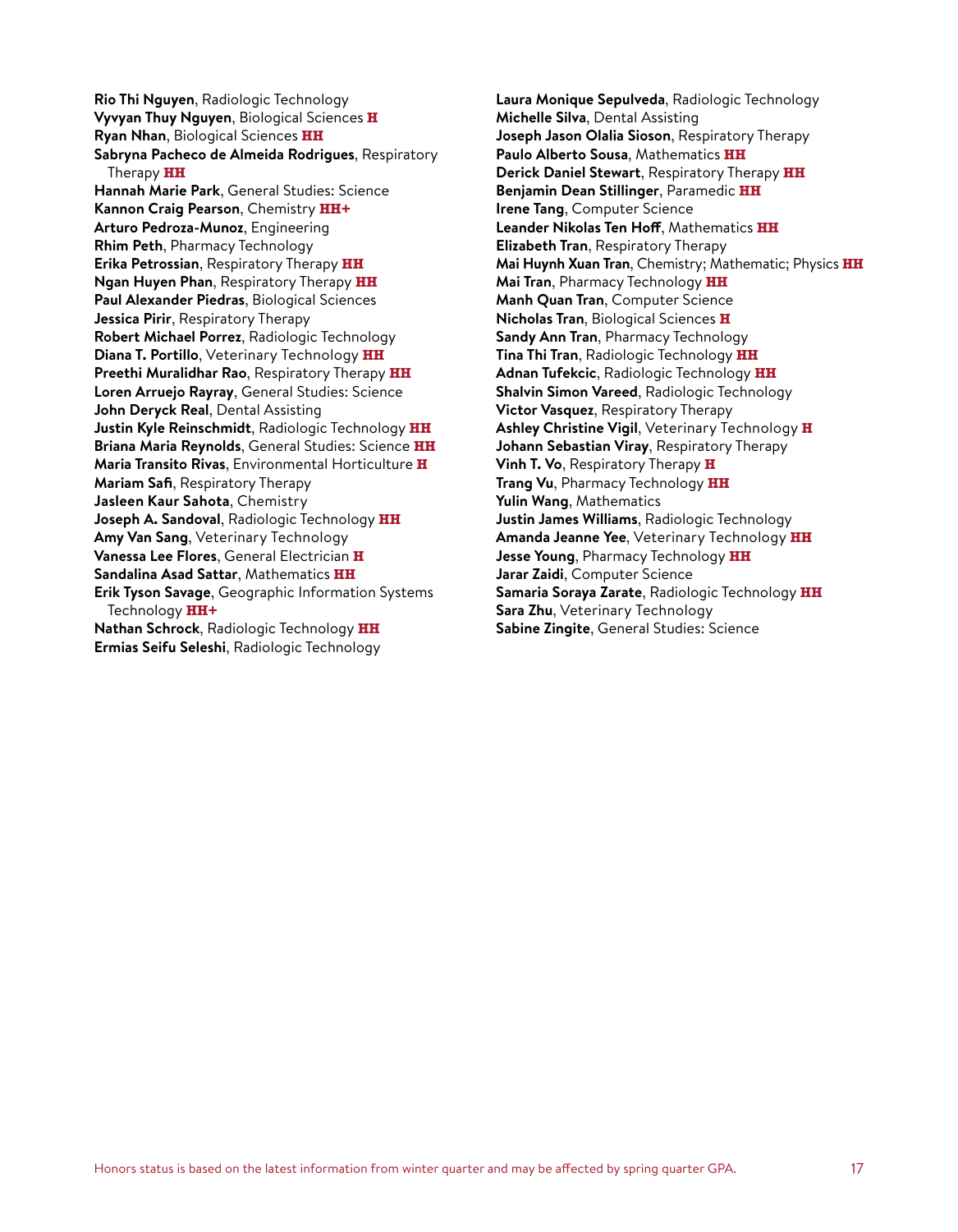## ASSOCIATE IN SCIENCE–TRANSFER DEGREE

#### SUMMER 2018

**Ronak Agarwal**, Mathematics for Transfer; Computer Science for Transfer **HH Navrose Dhaliwal**, Biology for Transfer **H Winnie Hung**, Public Health Science for Transfer **Unchitta Kanjanasaratool**, Computer Science For Transfer **HH Jean Jiwon Lee**, Computer Science for Transfer **HH Elizabeth Nguyen**, Business Administration for Transfer **H Pauline Nguyen**, Public Health Science for Transfer **Elia J. Riou**, Business Administration for Transfer **Brittany Anne Stevenson**, Business Administration for Transfer **Vanessa Bianca Theil**, Business Administration for Transfer **HH Thanh D. Tran**, Business Administration for Transfer **Jordan Michael Vesci**, Business Administration for Transfer **Kosneath Vuth**, Business Administration for Transfer

#### FALL 2018

**Vicente Borceguin**, Business Administration for Transfer

**Tiffany Joyce E. Chico**, Public Health Science for Transfer **HH**

**Briadi Lynn Deck**, Business Administration for Transfer **H Ajaibir Singh Deol**, Mathematics for Transfer **HH+**

**Mark Charles Falcone II**, Computer Science for Transfer

**Danielle Allison Garcia**, Business Administration for Transfer

**Ashnee Gounden**, Public Health Science for Transfer **HH+ Michele Marie Hinds**, Public Health Science for Transfer **HH**

**Isaiah Ingram**, Business Administration for Transfer **HH Maria Gwyneth Jocelyn**, Mathematics for Transfer **HH Unchitta Kanjanasaratool**, Mathematics for Transfer **HH Kathryn Lastra**, Public Health Science for Transfer **HH Jui Shan Liao**, Business Administration for Transfer **Makie Maekawa**, Computer Science for Transfer **HH Karina Maldonado**, Early Childhood Education for

Transfer **HH**

**Emiliano Medina**, Economics for Transfer **H**

**Robelio Medina-Vasquez**, Public Health Science for Transfer

**Stephanie Merlo**, Early Childhood Education for Transfer

**Woranuch Ngamdee**, Business Administration for Transfer **HH Valerie Thuy-Van Nguyen**, Business Administration for Transfer **Baldemar A. Revuelta Contreras**, Business Administration for Transfer

**Tiffany Reyes**, Early Childhood Education for Transfer **HH**

**Erica Karina Sandoval**, Early Childhood Education for Transfer **Rosemary Saravia**, Business Administration for

Transfer

- **Alessandra Shepsen**, Business Administration for Transfer **HH**
- **Eric Scott Tom**, Business Administration for Transfer **HH**

**Thu Trang T. Tran**, Public Health Science for Transfer

**Elena Destiny Trujillo Varela**, Public Health Science for Transfer **H**

**Antoine Vo**, Computer Science for Transfer **H Zifeng Zhao**, Business Administration for Transfer **H**

#### WINTER 2019

**Parth Hemantkumar Barbhaiya**, Business Administration for Transfer **Idaly Jasmine Barrios-Perez**, Business Administration for Transfer **Allan John Brooks**, Business Administration for Transfer **Carla Daniela Cardenas**, Business Administration for Transfer **Irasil Delgado**, Public Health Science for Transfer **Abigail Tai Eklund**, Biology for Transfer **HH Edna Enriquez**, Business Administration for Transfer **Emily Midori Furuichi**, Computer Science for Transfer **H Lisha He**, Mathematics for Transfer **HH Ayane Kanazawa**, Mathematics for Transfer **HH Omer Katz**, Computer Science for Transfer **HH+ Kazuki Koshimizu**, Mathematics for Transfer **Indya Jade Laub**, Early Childhood Education for Transfer **Huy Le Phong**, Mathematics for Transfer **H Ramon Teoxon Mella**, Business Administration for Transfer **Valentin Mestman**, Business Administration for Transfer **H Lin Miao**, Mathematics for Transfer **H Allison T. Nguyen**, Business Administration for Transfer **Joseph Hung Minh Nguyen**, Business Administration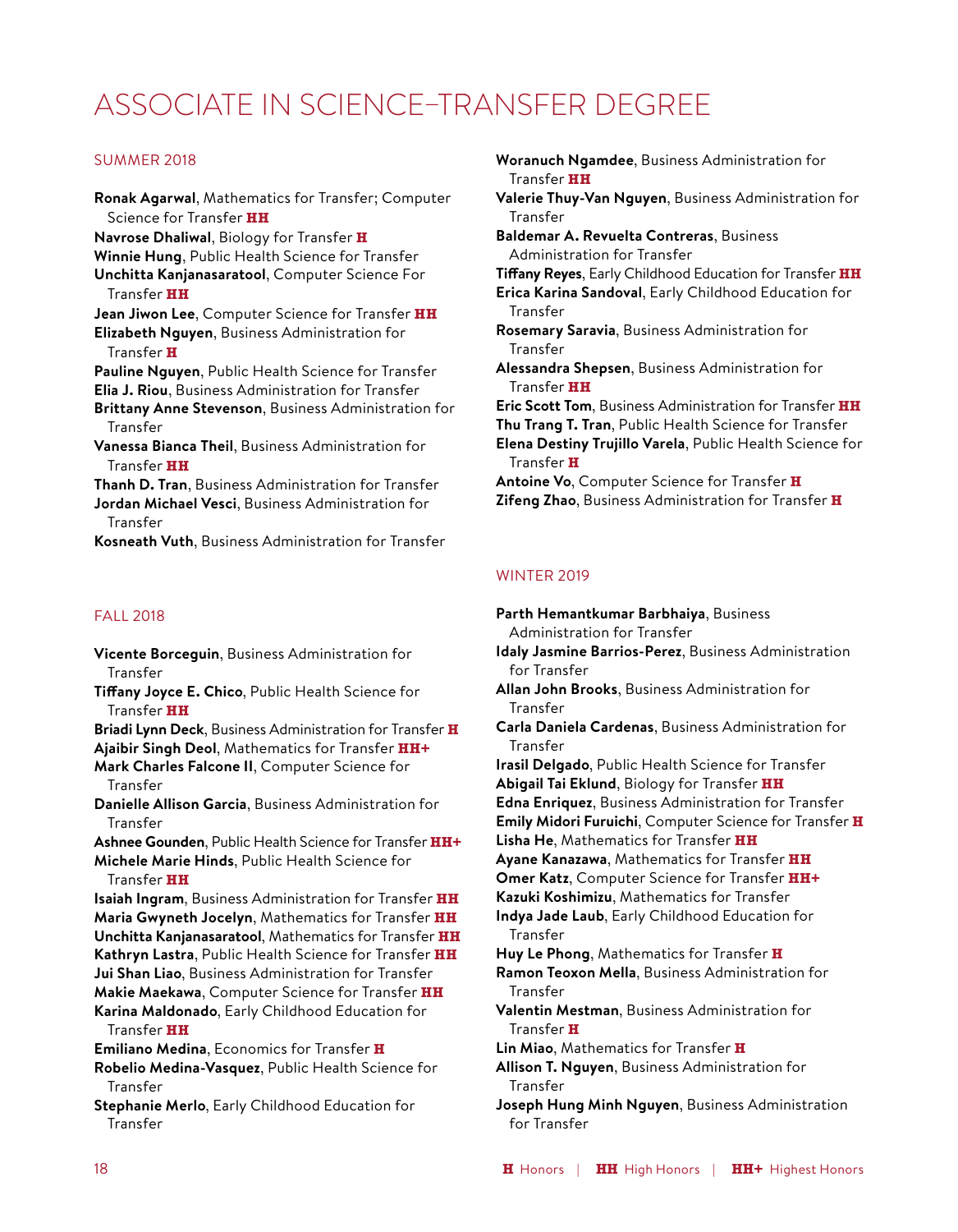**Joseph Robert O'Driscoll**, Business Administration for **Transfer** 

**Patrick Ogaz**, Business Administration for Transfer **H Quang Nhat Phan**, Computer Science for Transfer **HH**

**Anvitha Pillati**, Business Administration for Transfer **HH Sachleen K. Purewal**, Business Administration for **Transfer** 

**Maria Angelica Farcon Reyes**, Business Administration for Transfer **H**

**Jorge Alberto Romero**, Business Administration for **Transfer** 

**Elizabeth Jiranun Schoenholtz**, Business Administration for Transfer **HH**

**Shamsuddin Shamsuddin**, Business Administration for Transfer **HH**

**Paulo Alberto Sousa**, Computer Science for Transfer **HH**

**Michael Sun**, Business Administration for Transfer **H Akylai Talantbek Kyzy**, Business Administration for Transfer

**Zhi Xin Tan**, Business Administration for Transfer; Mathematics for Transfer **H**

**Sergio Osvaldo Vazquez**, Public Health Science for Transfer

**Jessmin Emmalyn Villanueva**, Public Health Science for Transfer

**Donghang Wu**, Business Administration for Transfer **H**

#### SPRING 2019

**Mazen Mohamed Alsayani**, Mathematics for Transfer **Brooke Christina Alviar**, Mathematics for Transfer **HH Cameron Joseph Ashmead**, Business Administration for

Transfer

**Arash Bahramiandehkordi**, Computer Science for Transfer, Mathematics for Transfer

**Cesar A. Baltodano**, Film, TV & Electronic Media for Transfer **HH**

**Balaram Das Behera**, Computer Science for Transfer; Mathematics for Transfer **HH**

**John Francis Boreczky**, Computer Science for Transfer; Mathematics for Transfer; Physics for Transfer **HH**

**Ronnie Antoine Bridgett**, Business Admin for Transfer **Grace Nathania Widyaw Budihardja**, Mathematics for

Transfer **H Melissa Bui**, Public Health Science for Transfer

**Roei Burstein**, Computer Science for Transfer; Mathematics for Transfer **HH**

**Gretter Cabrera**, Business Administration for Transfer **Calvin Canchola**, Business Administration for Transfer

**Jingting Chen**, Mathematics for Transfer; Physics for Transfer **HH**

**Teresa Chen**, Business Administration for Transfer **H Zhuowen Cheng**, Mathematics for Transfer **HH**

**Crystal Cifuentes**, Early Childhood Education for Transfer

**Richard James Cincotta**, Business Administration for Transfer **April Anais Colbert**, Public Health Science for Transfer **Jessica Crum**, Public Health Science for Transfer **Pamela Uy Cruz**, Business Administration for Transfer **Nathan Robert Daley**, Mathematics for Transfer **H Ann Khanh Dam**, Public Health Science for Transfer **HH Thu Anh Dang**, Biology for Transfer **HH Diana De Jesus**, Business Administration for Transfer **Caner Demir**, Computer Science for Transfer; Mathematics for Transfer **Jessica Marie Demkowski**, Public Health Science for Transfer **Xuan Ding**, Computer Science for Transfer **HH Kathelina Ly Doan**, Business Administration for Transfer **H Liudmila Dubiaha**, Business Administration for Transfer **Jessica Hope Dunford**, Mathematics for Transfer **HH Vanessa M. Ebbing**, Biology for Transfer **Christina Egami**, Mathematics for Transfer **Henry Fan**, Computer Science for Transfer **H Joshua Fan**, Computer Science for Transfer **Qingyi Fang**, Mathematics for Transfer **HH Anthony Feenan**, Business Administration for Transfer **Wei Fu**, Mathematics for Transfer **HH Grace Gao**, Mathematics for Transfer **Nicole Marie Garza**, Biology for Transfer **H Shayna Noel Gaulden**, Mathematics for Transfer **HH Megan Diane Gempis**, Public Health Science for Transfer **HH Alexis K. Gharib**, Business Administration for Transfer **HH Vincent T. Giang**, Business Administration for Transfer **Bryan David Giron-Velazquez**, Business Administration for Transfer **Sofia Arantxa Gisbert**, Business Administration for Transfer **Ariana Gonzalez**, Business Administration for Transfer **Breanna Rae Gonzalez**, Public Health Science for Transfer **Rebekah M. Granlund**, Early Childhood Education for Transfer **Andrew Gregorio**, Business Administration for Transfer **Howard Hans Gunawan**, Biology for Transfer **HH Brenda Janet Gurrola**, Public Health Science for Transfer **Elsie Guzman Morales**, Early Childhood Education for Transfer **Karlie T. Haaland**, Mathematics for Transfer **HH Yuqing He**, Mathematics for Transfer **HH Mathias Dan Hesemans**, Business Administration for Transfer **Janice T. Ho**, Computer Science for Transfer **HH Taylor Thuy Tram Ho**, Public Health Science for Transfer **HH Thu N. Ho**, Business Administration for Transfer **Nazgol Hoveyda**, Public Health Science for Transfer **H**

**Rumei Huang**, Early Childhood Education for Transfer **HH Tristan Francis Husaini**, Business Administration for Transfer **H**

**Chenbin Hu**, Business Administration for Transfer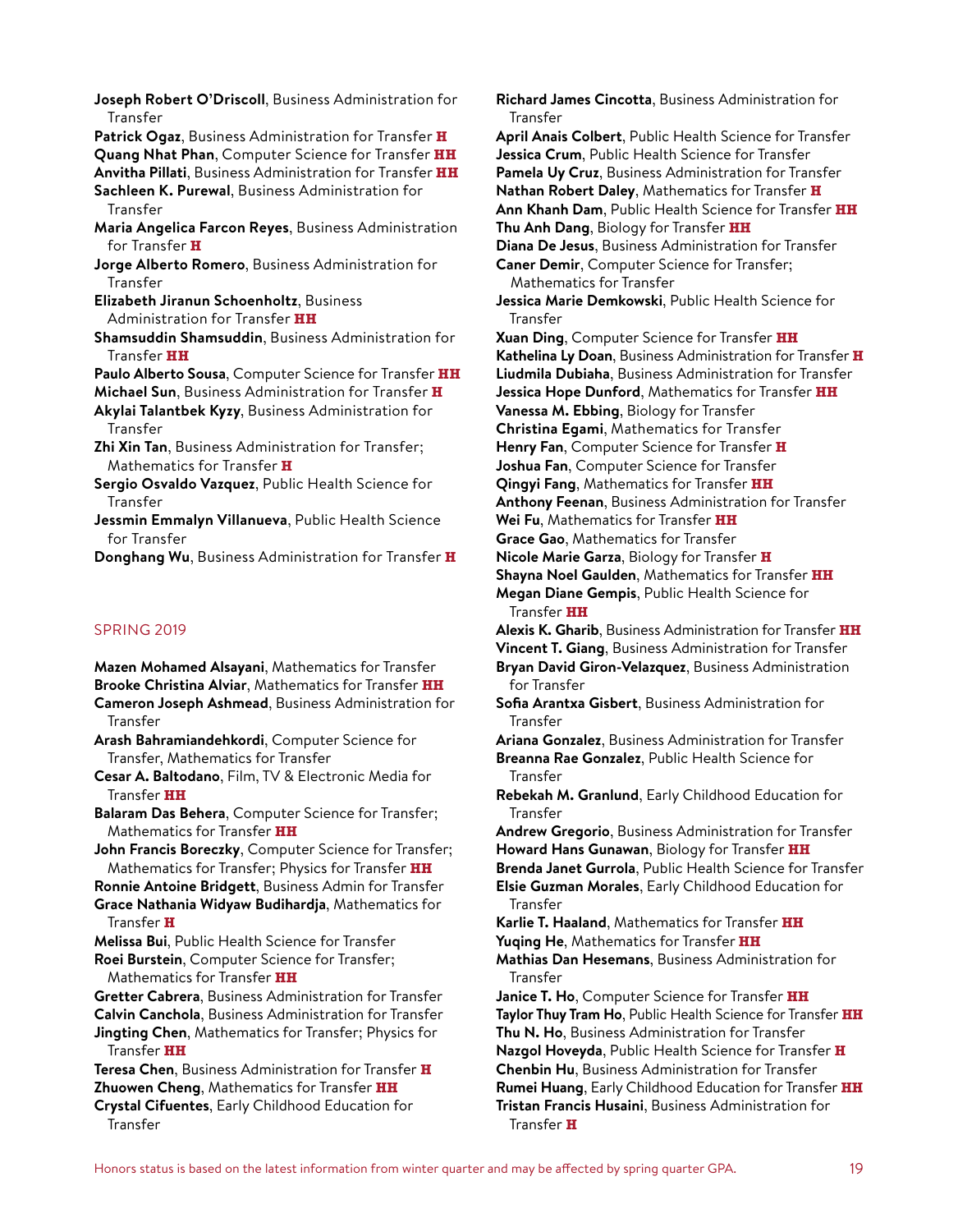**Nini Cristhel Celiz Huynh**, Business Administration for Transfer **Kimberly Ibanez-Reyes**, Public Health Science for Transfer **Albert Karsten Iskandar**, Business Administration for Transfer **HH Austine Samantha Iskandar**, Business Administration for Transfer **HH Evelyn Jimenez**, Business Administration for Transfer **H Zitao Jin**, Mathematics for Transfer **HH Ellen Joy Juco**, Business Administration for Transfer **Milumbe D. Kabanje**, Business Administration for Transfer **Netanya Naren Kachare**, Business Administration for Transfer **Kamalprit Kaur**, Business Administration for Transfer **Mai Kishinevsky**, Biology for Transfer **Nick Kornienko**, Computer Science for Transfer **H Mark T. Krause**, Computer Science for Transfer **HH Julia Veronica Krowicki**, Business Administration for Transfer **HH Kalina Kuncheva Kuneva**, Mathematics for Transfer **HH Tung San Lai**, Computer Science for Transfer; Mathematics for Transfer **H Nicholas Lam**, Business Administration for Transfer **Phong H. Le**, Physics for Transfer **H Heeseung Lee**, Mathematics for Transfer **Phillip Lee**, Business Administration for Transfer **Tiana Lee**, Business Administration for Transfer **H Malcolm Lennie**, Business Administration for Transfer **Pak Wing Leung**, Mathematics for Transfer **HH Ekaterina Li**, Mathematics for Transfer **HH Qianli Li**, Computer Science for Transfer **HH Sihui Li**, Mathematics for Transfer **HH Xiangyu Li**, Computer Science for Transfer **HH Siwei Liang**, Biology for Transfer **HH Yuanjian Liang**, Mathematics for Transfer **HH Andrew Scott Lim**, Mathematics for Transfer **HH Tze Sean Lim**, Mathematics for Transfer **HH Yeongjun Lim**, Mathematics for Transfer **Wan Yi Lo**, Business Administration for Transfer **HH Yik Shen Low**, Business Administration for Transfer **HH Joseph Luo**, Biology for Transfer **Nicholas B. Mabee**, Computer Science for Transfer; Mathematics for Transfer **HH Matthew Magana**, Business Administration for Transfer **Paul Calvin Majchrowicz**, Business Administration for Transfer **H Jessenia Alexandra Maldonado**, Public Health Science for Transfer **H Carlos Augusto Malfitano**, Business Administration for Transfer **HH Gyuldan Mamedova**, Business Administration for Transfer **Martin Manasherob**, Business Administration for Transfer **HH Josh Mangalindan**, Business Administration for Transfer

**Frederic Jonathan Mapapa**, Business Administration for Transfer **Nelli D. Mkhitarian**, Business Administration for Transfer **Hayeon Moon**, Computer Science for Transfer; Mathematics for Transfer **HH Aaron Moore**, Business Administration for Transfer **Lais Moreira Franchini**, Business Administration for Transfer **Ruth Belete Muluneh**, Business Administration for Transfer **Melissa Munda**, Early Childhood Education for Transfer **HH Ubaldo Murillo Carranza**, Public Health Science for Transfer **William J. Murray**, Business Administration for Transfer **Krystal Ngo**, Public Health Science for Transfer **HH Eric Ton Nguyen**, Mathematics for Transfer; Physics for Transfer **Ha T. Nguyen**, Public Health Science for Transfer **Jenny N. Nguyen**, Biology for Transfer **Loan My Nguyen**, Business Administration for Transfer **Serina Hoang-Sa Nguyen**, Business Administration for Transfer **HH Stephanie Phan My Tien Nguyen**, Public Health Science for Transfer **HH Thuy Nguyen**, Public Health Science for Transfer **HH Vivian Nguyen**, Business Administration for Transfer **Yen Phi Nguyen**, Public Health Science for Transfer **H Annicia Vanessa Nunez**, Early Childhood Education for Transfer **Jerald Nyam**, Mathematics for Transfer; Physics for Transfer **Rajwant Kaur Obhi**, Public Health Science for Transfer **Evan G. Ogawa**, Computer Science for Transfer **HH Sunniva Oseberg-Finney**, Business Administration for Transfer **Cameron Oskoui**, Early Childhood Education for Transfer **Malika Azizbekouna Oybekova**, Business Administration for Transfer **HH Zhiqing Pan**, Mathematics for Transfer **HH Marco Nicholas Papadoyannis**, Business Administration for Transfer **Jaymei Parra**, Business Administration for Transfer **Benjamin T. Pearson**, Business Administration for Transfer **H Kannon Craig Pearson**, Biology for Transfer **HH+ Arturo Pedroza-Munoz**, Mathematics for Transfer; Physics for Transfer **Perla Citlalli Perez**, Public Health Science for Transfer **Rigoberto Perez**, Computer Science for Transfer **Thien Tony Quoc Phan**, Business Administration for Transfer **HH Serena Tina Phanitdasack**, Business Administration for Transfer **H**

**Moises Antonio Pimentel**, Business Administration for Transfer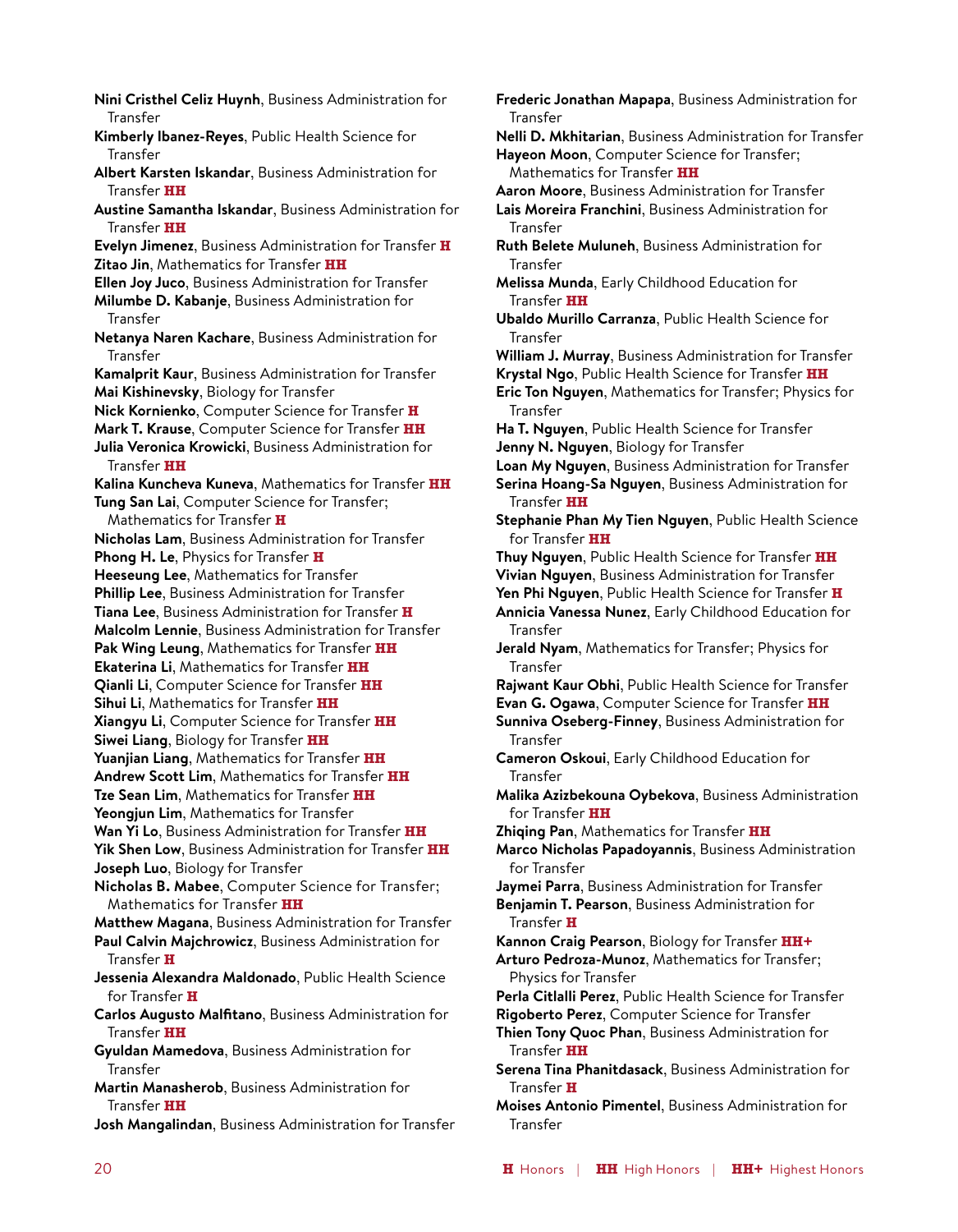**Grant Alfred Powell**, Public Health Science for Transfer **HH Jose Prado**, Business Administration for Transfer **Yu Feng Pu**, Biology for Transfer **Kristiina Pulli**, Biology for Transfer **H Yanze Qu**, Mathematics for Transfer **HH Mithee Ramarapu**, Business Administration for Transfer **Mandy Marie Rathjen**, Public Health Science for Transfer **Annette Rodriguez**, Early Childhood Education for Transfer **Miguel A. Rodriguez**, Business Administration for Transfer **Ofelia R. Romero**, Business Administration for Transfer **H Daniel Rubino**, Business Administration for Transfer **HH Victoria-Ashley Magdalena Ruiz**, Early Childhood Education for Transfer **Mohammed Abdulhabib Moh Saeed**, Business Administration for Transfer **HH Scott Sanders**, Business Administration for Transfer **Phoebe Devine Santillan**, Business Administration for **Transfer John Calvin Santos**, Business Administration for Transfer **HH Mahantesh Satish**, Business Administration for Transfer **Jacob A. Schmidt**, Mathematics for Transfer **Pavini Sethi**, Mathematics for Transfer **HH Amy Janae Silva**, Public Health Science for Transfer **HH Vishaljit Singh**, Biology for Transfer **Janine Kaye S. Solomon**, Biology for Transfer **HH Trina Son**, Public Health Science for Transfer **Fusheng Song**, Mathematics for Transfer **HH Adamya Prakash Srivastava**, Mathematics for Transfer **HH+ Emina Steta**, Business Administration for Transfer **HH**

**Elvina Sutislio**, Business Administration for Transfer **HH Kosei Tanaka**, Business Administration for Transfer **HH James Robert Taylor**, Business Administration for Transfer **HH Regina Novia Tesiman**, Business Administration for Transfer **HH Andrew Tesler**, Business Administration for Transfer **HH Emanuela Theodoro Stopacholi**, Business Administration for Transfer **HH Jantira Tiyasan**, Computer Science for Transfer **Mohamed Hassan Toure**, Computer Science for Transfer; Mathematics for Transfer **Kayla Tran**, Business Administration for Transfer **H Khoi Tran**, Business Administration for Transfer **Mai Huynh Xuan Tran**, Mathematics for Transfer **HH Phuong Tran**, Business Administration for Transfer **H Elizabeth M. Trozzo**, Public Health Science for Transfer **H Kristahna Clorinda Valverde**, Business Administration for Transfer **Trisha Thanh Thao Vu**, Public Health Science for Transfer **HH Yi Wang**, Mathematics for Transfer **Yulin Wang**, Mathematics for Transfer **Tenzin Wangpo**, Computer Science for Transfer **HH Eric Lloyd Whitson**, Computer Science for Transfer **Samantha A. Wirtz**, Business Administration for Transfer **Cheng Lam Wong**, Biology for Transfer **H Agnes Benedicta Xavier**, Business Administration for Transfer **Shu Xie**, Computer Science for Transfer **HH Guanglin Xu**, Mathematics for Transfer **H Jiaxi Xu**, Physics for Transfer **HH Yuefeng Xue**, Mathematics for Transfer **HH Fernanda Yerena**, Business Administration for Transfer **Jiaping Zeng**, Physics for Transfer **HH**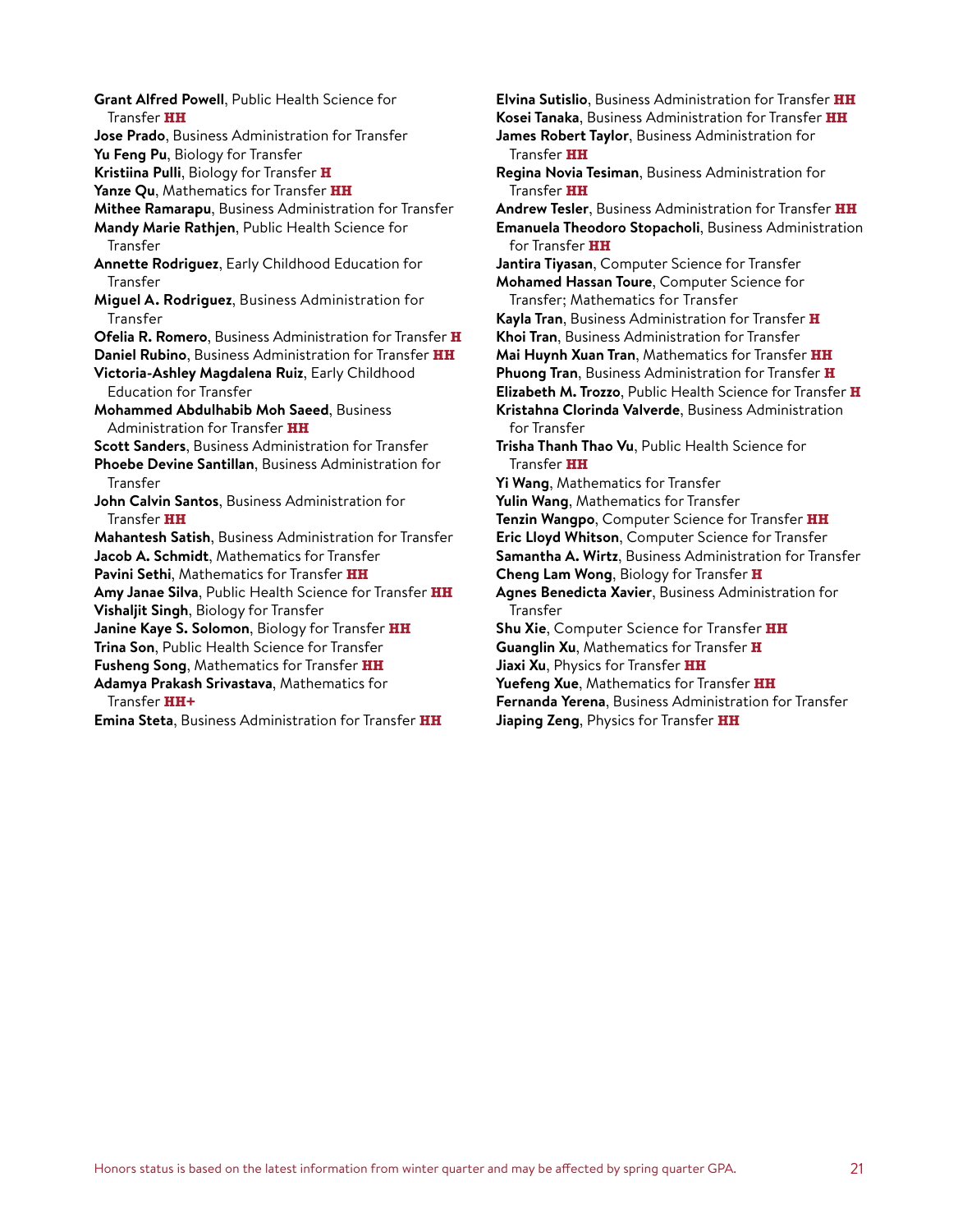### HONORS SCHOLARS

The following list recognizes Foothill College Honors Institute scholars who, in accordance with the National Collegiate Honors Council guidelines, have completed a minimum of 23 units of their curriculum in rigorous honors courses while maintaining a cumulative grade point average of at least 3.25 and engaged in service leadership. The following students satisfied the honors scholar requirements during the 2018-2019 academic year.

Leika Julia Keys

Lauren Rothenberg Aalami Brooke Alviar Matthew Francis Bodo Tiana Marie Bolin Andre Marcel Bouyssounouse Roei Burstein Scott Daniel Cairns Aisha Chabane Jashandeep Singh Chahal Haleigh Fitzgerald Creamer Emily Margaret Crist Caner Demir Toko Dirk Dougherty Jessica Hope Dunford Abigail Tai Eklund David Randolph Evans Hodan Farah Donnesh Farmanfarmaian Tia Sofer Geri Georgina Gill Mackenzie Mieko Glassford Fiona Eloise Green Janice Tran Ho Qiuchi Hu Xinyi Hu Royalle Rebecca Faridaro Hurney Fatima Sohail Irshad Maria Anastasia Kalaitzidis Omer Katz

Imran Mobin Khan Keeon Christopher Kordestani Kwan Yin Lau Carl Alo Ledersteger Goodfriend Francesca Nicole Leventhal Vivian Lok Yee Li Yuanjian Liang Jeongsu Lim Tze Sean Lim Yi Qing Lim Olivia Longhetto Aurora Jocelyn Lopez William Lu Brittney Natasha Lundquist Jian Xiong Michael Luo Nicholas Brian Mabee Eman Mohi Eldin Magzoub Gyuldan Mamedova Martin Manasherob Katrina Valor Mehrotra Nelli D. Mkhitarian Zahra Fatima Muzaffar Marina Elizabeth Newman Ho Wing Ngan Chelsey Nguyen Christopher H. Nguyen Serina Hoang-Sa Nguyen Vyvyan Nguyen

Katharine Getman Nied Melanie Dennisse Olmos-Morris Malika Azizbekovna Oybekova Zhiging Pan Kannon Pearson Jaehee Park Anvitha Pillati Daisy Rosalez Parsa Rouhani Darlene Alexandra Sapien Elizabeth Jiranun Schoenholtz Navina Senthil Pak Hei So Brendan Leonard Swing Cheuk Wang Ryan Tam Irene Deng Tang Dylan Vinh Tao Andrew Jacob Taylor Jeanna Vita Thottungal Elizabeth Naomi Turchinsky Abigail Breyfogle Warner Sam David Woodbury Yifei Wu Yuchen Yin Jiaping Zeng Bowen Zheng Yuhan Zhou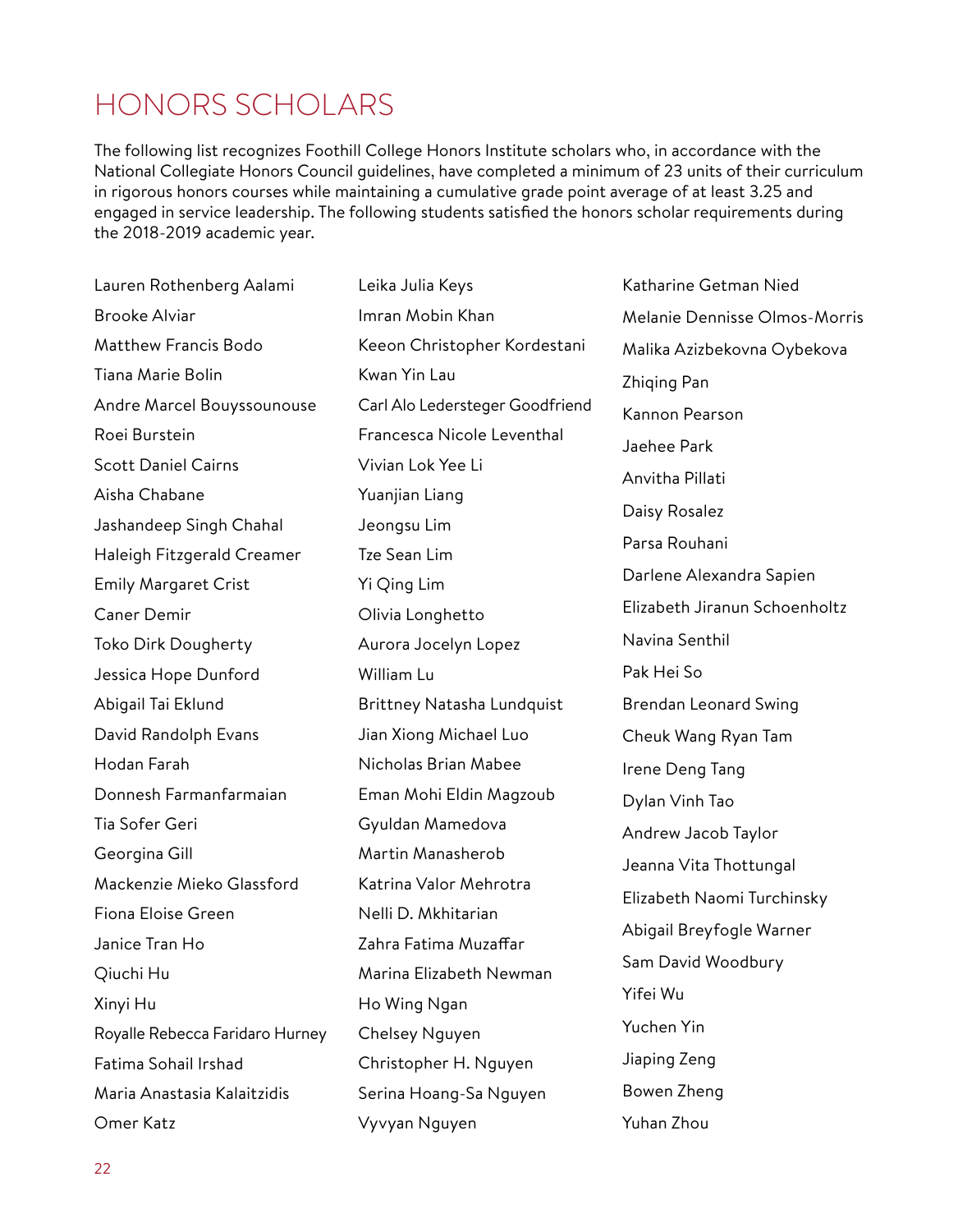## SCHOLARSHIPS

#### **Academic Achievement Scholarship**

Yotam Blum Tiana Bolin Hodan Farah Rou Ting Huang Dania Khan Hannah Million Sheba Naderzad Pavini Sethi

#### **Anita Manwani-Bhagat & Arjun Bhagat Scholarship**

Mary Martinez Bonini Betina Benitez Chi Charmaine Eusebio Henry Fan Jae Lee Kimberly Long Melinda Metzger Madison Pearson Kinson Poon Kitana Toft Victor Vasquez-Herrera Sheyanne Walker

#### **Biological Science/Health Science Scholarship**

Farideh Bonakder Jesus Catarino Estrella Domenica Zuchini de Leon Jo'Manikea James Vyvyan Nguyen Wanjiru Rwigi Mai Tran

#### **Business/Computer Science Scholarship**

Balaram Behera Yotam Blum Yiwen Gai Aishwar Gupta Tenzin Wangpo

**CIO Community of Practices Scholarship** Claudia Renee Hidrogo

**Creative/Fine Arts Scholarship** Emilianis Torres Rojas Denis Taniguchi

#### **Cutler Myo Min Family STEM Scholarship** Vyvyan Nguyen

**Enactus Club Service Trip Scholarship – Philippines/Malaysia** Yu Chieh Chang Preetam Bhagwantrao Patil Brendan Leonard Swing Pak Sang Tse

#### **EOPS Service Trip Scholarship**

Matthew Bodo Henry Fan Qiaoxing Li Carlos Lopez Anh-Thu Nguyen Cindy Nguyen

#### **Environmental Horticulture Scholarship**

Meghan Mahrholz Lee Stephenson Jing Yan

**Foothill Commission Transfer Scholarship** Matthew Bodo Tze Sean Lim

**Foothill-De Anza Retirees Association Scholarship** Matthew Bodo Brooke Brandon

**Galin Family Math Scholarship** Zhiqing Pan

**Gene and Jeannie Seelbach Memorial Scholarship** Benjamin Kaliczak Dania Khan

**Henning Bundgaard Memorial Scholarship** Jeongsu Lim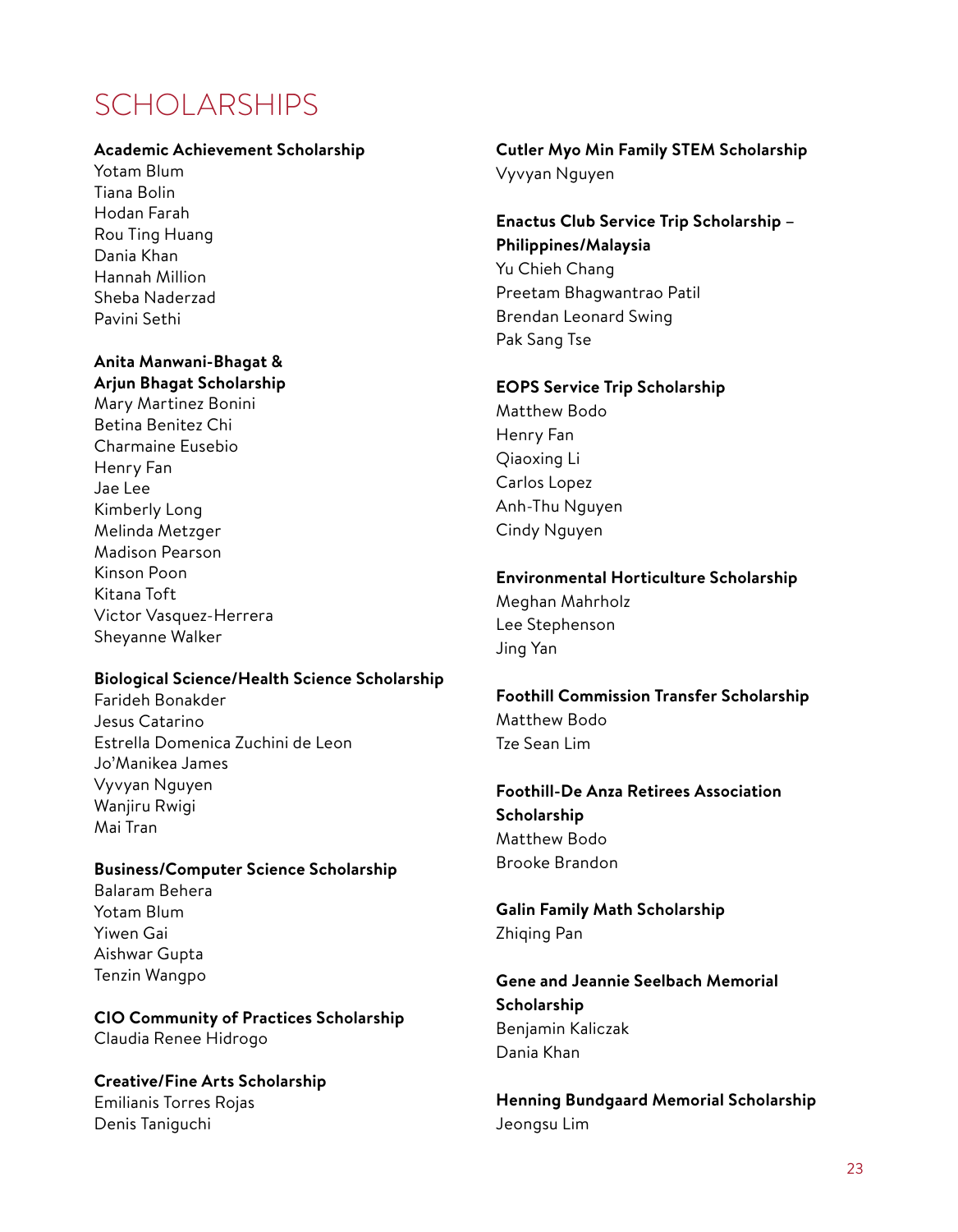#### **Inventors Lab Scholarship**

Joel Bares Justin King Scott Lienhart Sophia Nikravesh Andres Valencia

#### **Jason Whitten EOPS Memorial Scholarship**

Lilian Juarez Armenta Alexis Hill

**Lillian Chuck Scholarship** Benjamin Kaliczak

#### **National Science Foundation Scholarship for Science, Technology, Engineering and Mathematics** Daria Andriievska Erika Arreola Joel Cornier Bares, Jr. Zhuowen Cheng Meng-Hui Chou Thu Dang Charmaine Eusebio Henry Fan Shayna Gaulden Robian Ho Leander Ten Hoff Benjamin Kaliczak Kim Kiamco Norman Li Kimberly Long Nikki Naderzad Jerald Nyam Kannon Pearson Favian Ramirez Daniel Sandoval Rosales Selahittin Saytas Veronica Sester Kitana Toft Mai Tran Chris Volar Audrey Weber Sean Willem

#### **Nickolas and Shirley Krea Memorial Scholarship** Anthony Ngo Rhim Peth

**Organización Latino Americana (OLA) Scholarship** Ernesto Carbajal

**Penny Patz Celebration of Life Scholarship** Adolfo Arana Choy Vyvyan Nguyen Sofia Silva Silva

**Rando Family Endowed Scholarship for EOPS Students** Paula Dejesus Henry Fan

**San Jose Mercury News Wish Book Scholarship for Single Parents** Jo'Manikea James Melinda Metzger Jing Yan

**Service Trip Scholarship – Guatemala** Angelica Ibarra Mariana Cordero Murillo

**Service Trip Scholarship – Ireland/Ecuador** Autumn Jones Trevor Law

**Sequoia Japanese American Citizens League (JACL) Scholarship** Zhiqing Pan

**Shirley Ledterman Endowed Scholarship for the Arts** Dean Birinyi Qinhui Lin Hannah Milon

Emilianis Torres Rojas

#### **Singh Family Scholarship**

Mary Martinez Bonini Betina Benitez Chi Melinda Metzger Rhim Peth Victor Vasquez-Herrera Jing Yan Jenny Yanga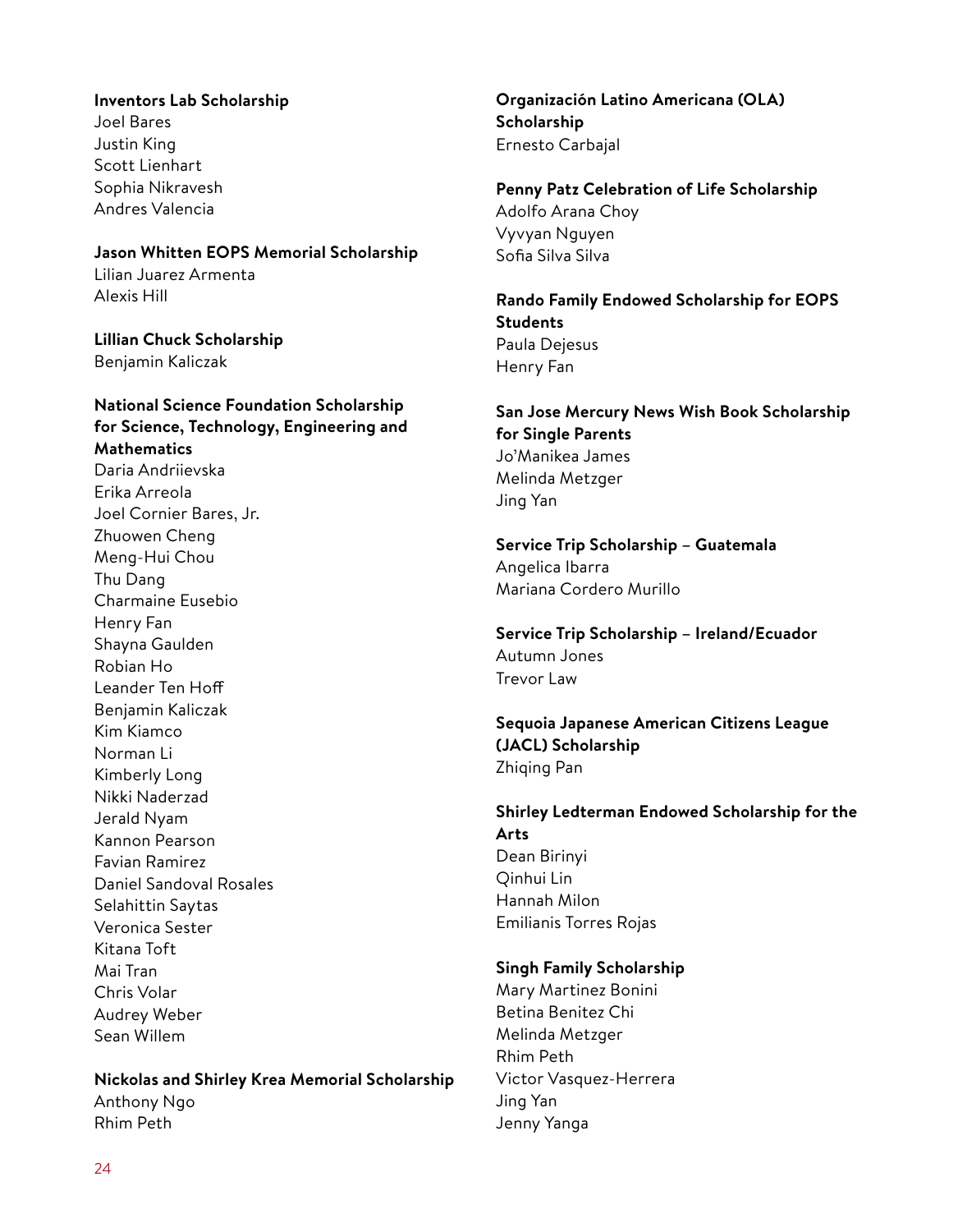#### **Steven & Lola Kaider Health Care Scholarship**

Alyssa Mae Alalay Erica Arenas Pirre Katriina Blom Farideh Bonakdar Nicole Buratovich Jesus Catarino Anhdao Danh Scott Dokken Maria Garcia Mariah Ghahramani Tiancheng Guo Tiffany Guzman Esther Hahn Haleh Hashemian Tom Huynh Jo'Manikea James Daniel Keleta Julie Khodayari Nadejda La Mar John Lagpacan Edward Li Stephanie Lopez Faye Maramag Melinda Metzger Phan Ngan Ha Nguyen Kristy Nguyen Rebecca Nixon Ned Piazza Jessica Pirir Preethi Rao Robin Ryan Mariam Safi Eileen Shiu Tesfalidet Tesfay Elizabeth Tran Mai Tran Adnan Tufekcic Victor Vasquez Vinh Vo Sheyanne Walker Jenny Yanga Bryen Yoon Yefei Zhu

#### **Tomoe and Daisho Tana Scholarship** Takuya Fujiwara

#### **Vice Chancellor's Scholarship** Ricky Holder

Cindy Nguyen

### **Writers Scholarship**

Jiaxi Xu

#### **Workforce/Career Scholarship**

Mary Martinez Bonini Esther Hahn Kristy Nguyen Adnan Tufekcic Sheyanne Walker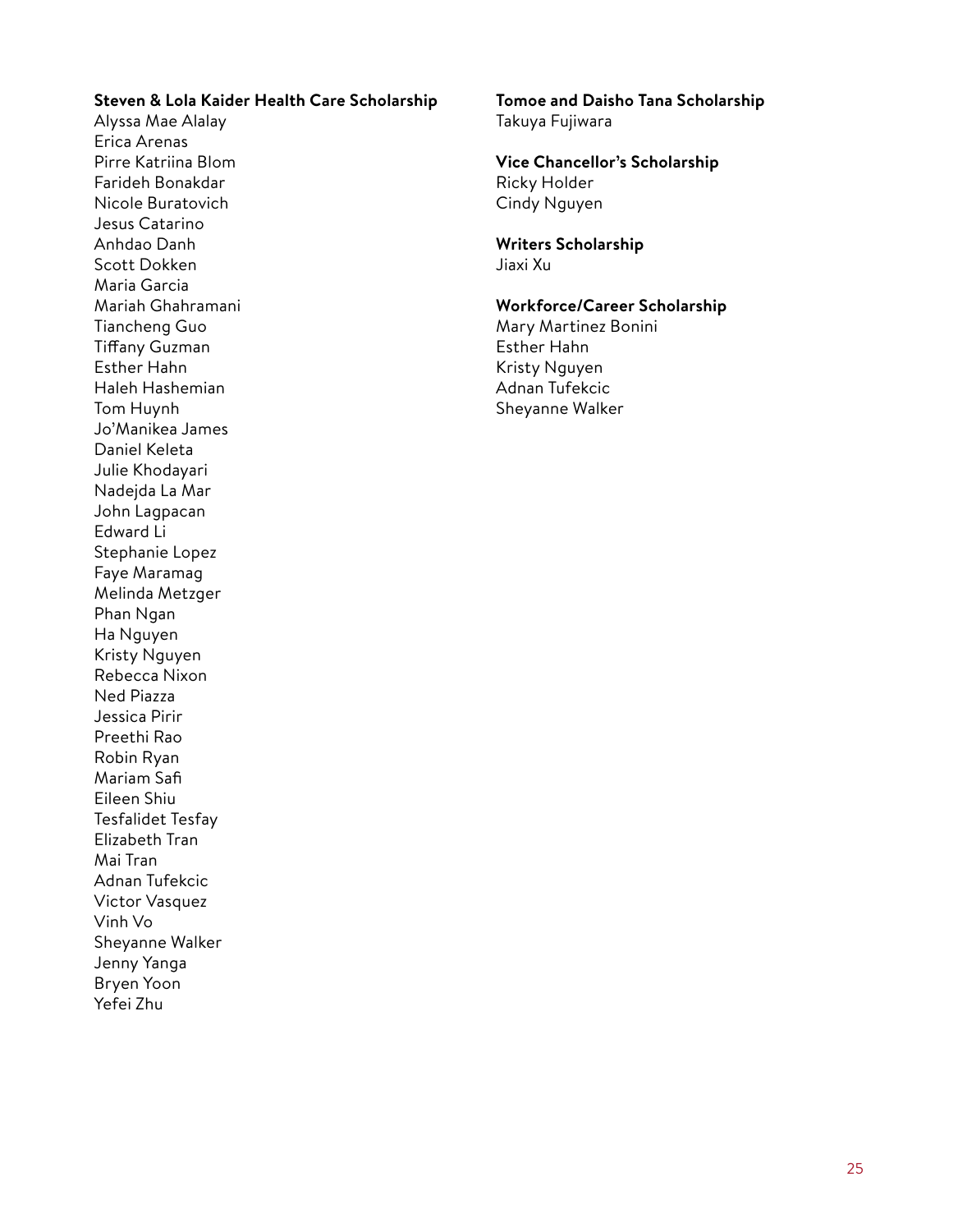## ACADEMIC REGALIA

In the 12th and 13th centuries, when universities were under the jurisdiction of the church, students wore habits, or cloaks with hoods, which were designed to provide warmth in unheated buildings. The more colorful modern academic costume originated at England's Oxford and Cambridge universities in the 1300s, and has been used continuously in the United States since colonial days.

The mortarboard represents no particular degree or school, except that the short, gold tassel is worn only by holders of the doctorate degree. The tassel may be worn on either side of the cap.

The gown itself is usually black for all holders of baccalaureate or higher degrees. Bachelor's and master's degrees styles differ little, but doctorate gowns are faced with velvet panels and velvet bars on the sleeves.

Only the hood itself shows by its length and colors the distinction among degrees, academic majors, and colleges or universities that conferred the degrees. The higher the degree, the longer the hood and the wider the velvet facing that outlines the hood. The color of the velvet facing denotes the academic area in which the degree was awarded. The colors of the satin lining in the hood are the colors of the school where the degree was awarded (e.g., Stanford University colors are cardinal and white; University of California, Berkeley, colors are blue and gold).

Field colors that symbolize academic areas of study are as follows:

| Arts, Letters & Humanities  White | Mathematics & Physics Gold    |
|-----------------------------------|-------------------------------|
|                                   |                               |
|                                   |                               |
|                                   |                               |
|                                   |                               |
| Education & Counseling Light Blue | Physical Education Sage Green |
|                                   | Public Administration Peacock |
|                                   |                               |
|                                   |                               |
|                                   |                               |
|                                   |                               |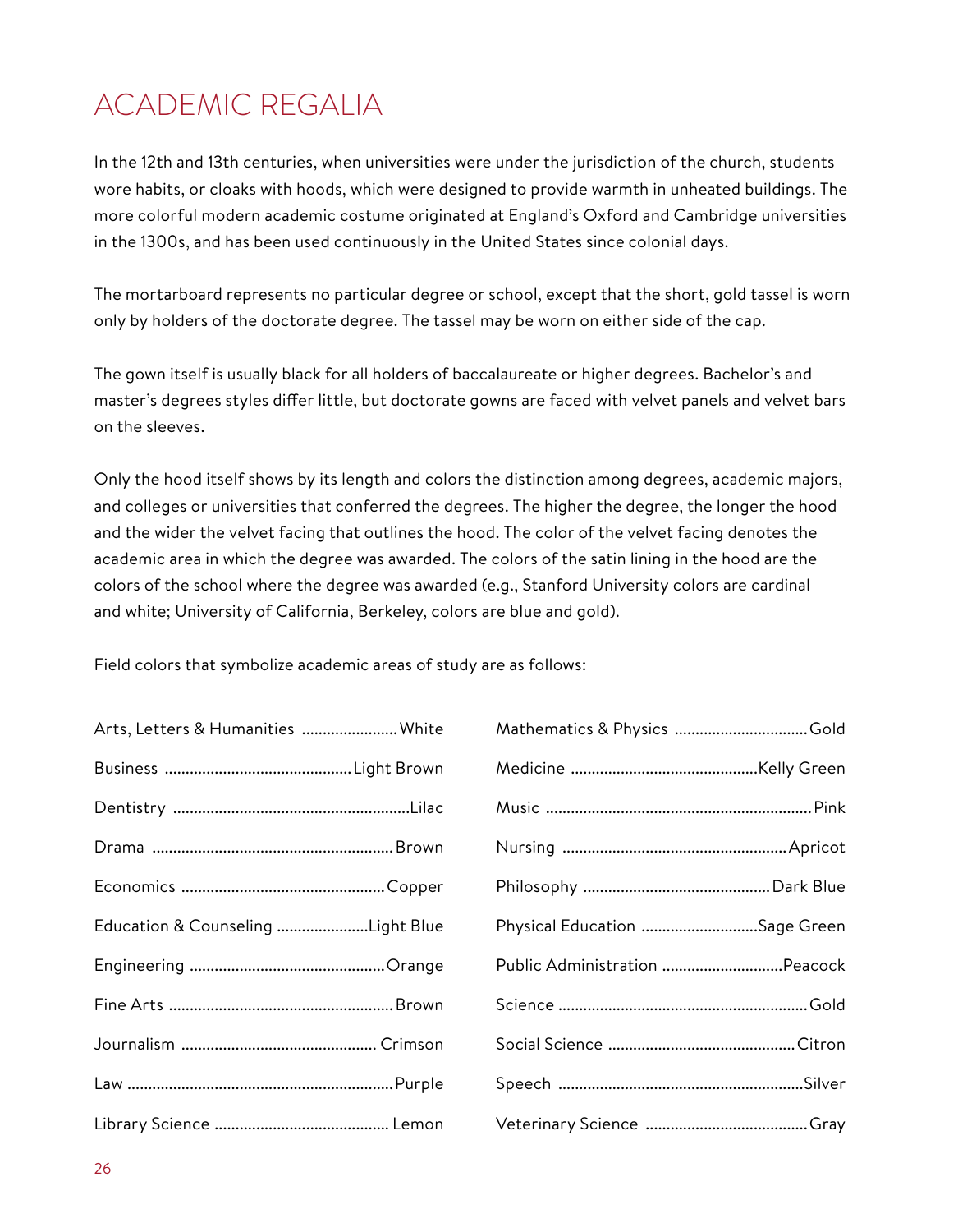### ALMA MATER

Oh, Foothill we raise our voices in praise For all of the joys we've known. Your scarlet and black will welcome us back, No matter how far we may roam. By the bay and the blue of Pacific's shore Lies the campus we'll love forever more. Oh, college so fair, there's none can compare With you, alma mater we love.

*Music and lyrics originally composed by Foothill College Instructors Fred Warren and Melvin Applebaum.*

### THE STAR-SPANGLED BANNER

O say can you see by the dawn's early light,

- What so proudly we hailed at the twilight's last gleaming,
- Whose broad stripes and bright stars through the perilous fight,
- O'er the ramparts we watched, were so gallantly streaming?
- And the rockets' red glare, the bombs bursting in air,
- Gave proof through the night that our flag was still there;
- O say does that star-spangled banner yet wave,
- O'er the land of the free and the home of the brave.

*Francis Scott Key, Composer*

#### ADMINISTRATION

**Thuy T. Nguyen, J.D.** President, Foothill College

**Kristy Lisle, Ph.D.** Executive Vice President, Instruction & Student Services

**Bret Watson, M.P.A.** Vice President, Finance & Administrative Services

**Teresa Ong, M.A.** Associate Vice President, Workforce & CTE Programs

**Simon Pennington, M.A.** Interim Associate Vice President, College & Community Relations, Marketing, & Communications

**Elias Regalado** Associate Vice President, Finance & Administrative Services

**Paul Starer** Interim Associate Vice President, Instruction

#### FOOTHILL–DE ANZA COMMUNITY COLLEGE DISTRICT BOARD OF TRUSTEES

**Pearl Cheng,** President

**Peter Landsberger,** Vice President

**Patrick Ahrens** 

**Laura Casas**

**Gilbert Wong**

**Tiffany Nguyen**, Student Trustee Foothill College, 2019-2020

**Genevieve Kolar**, Student Trustee De Anza College, 2019-2020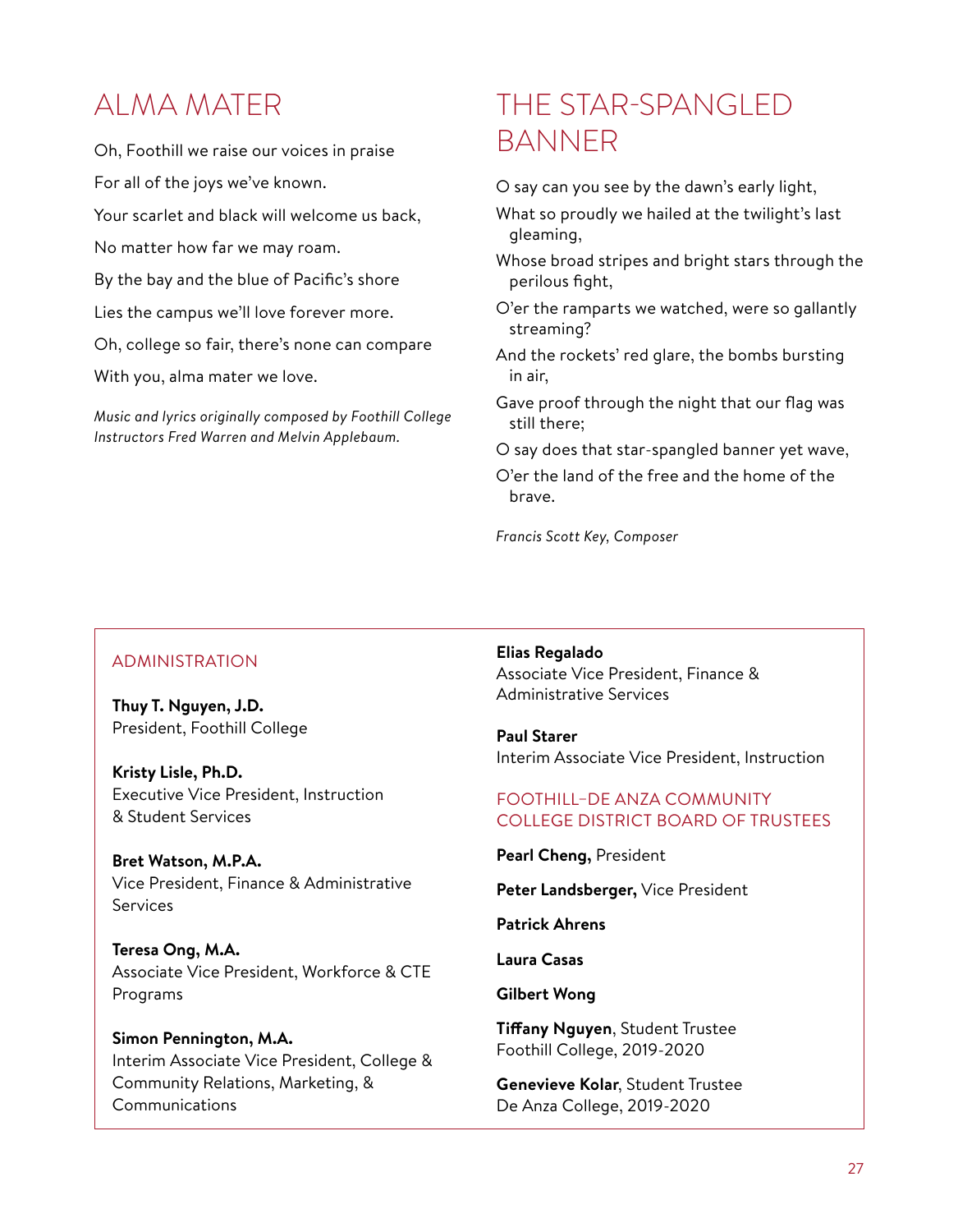

# Get your first year of tuition and books at Foothill for free!

# foothill.edu/promise

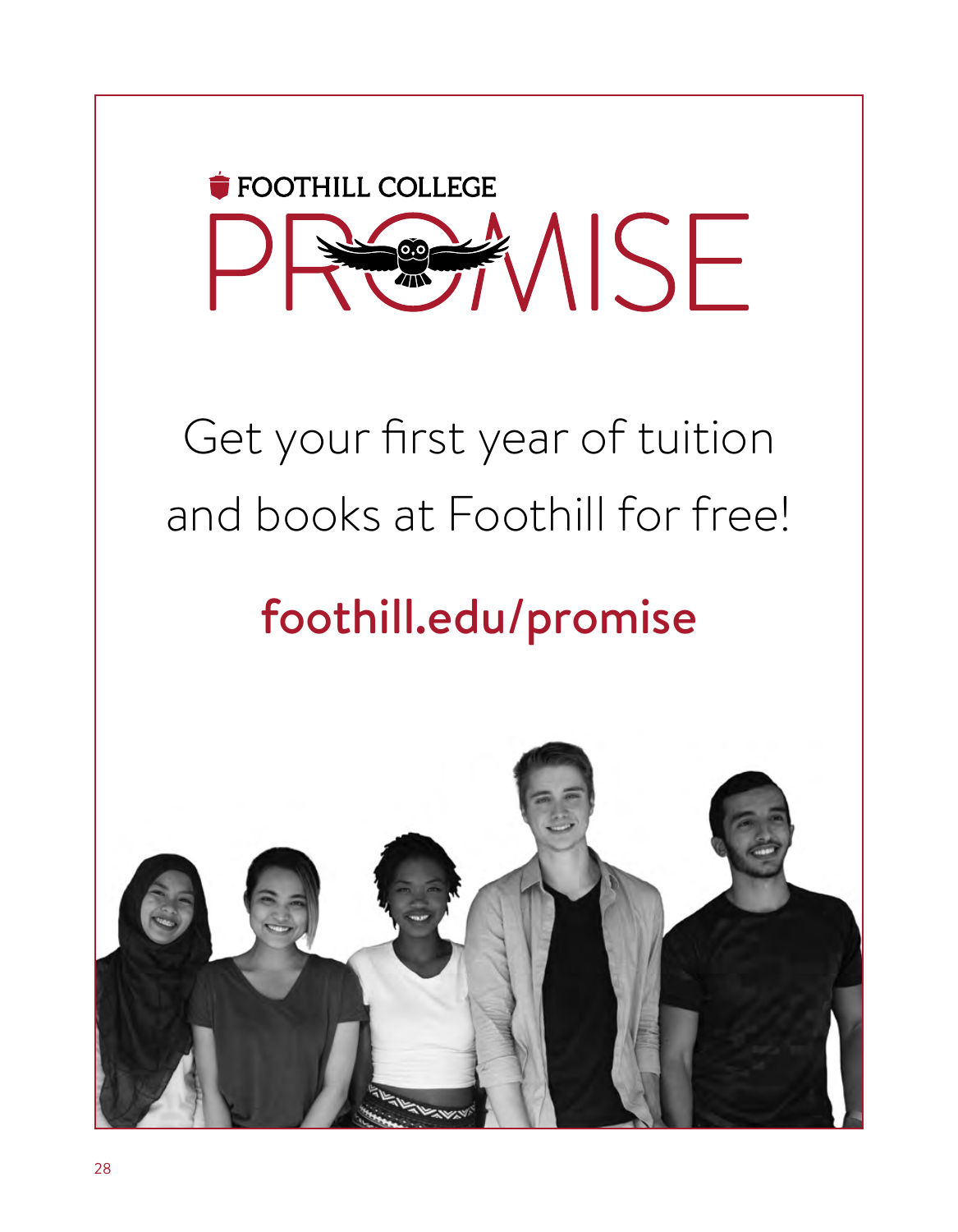### A LEGACY OF INNOVATION

In 1957, founding Superintendent, Dr. Calvin C. Flint, surveyed the 122-acre site that would soon be transformed into one of the nation's preeminent community colleges. He envisioned a campus that would foster innovation and academic excellence. As Foothill celebrates our 59th annual Commencement Ceremony, we renew our commitment to that legacy of innovation.

From our first graduating class of 37 students in 1960, Foothill has grown to serve approximately 14,000 day, evening, and online students each quarter. Foothill is a nationallyrecognized leader in educational excellence and is ranked the #1 community college in California, according to Washington Monthly. The Chronicle of Higher Education rated Foothill College the #1 community college in California (#2 in the country) for graduation rates. This recognition is due to the exemplary work of our dedicated faculty and staff and the talents of the extraordinary students who graduate each year.

This year, we also celebrate the second cohort of students who will receive a Bachelor of Science degree in Dental Hygiene (Foothill College is one of 15 community colleges piloting baccalaureate degrees in the State of California).

Service leadership is Foothill College's vision for educating students and preparing them to be leaders. Students participate in service leadership projects in and out of the classroom and, this summer, student groups will be working in six different countries. Many students also provide valuable service in local communities. Projects take place throughout the year and culminate in the annual Research & Service Leadership Symposium which had more than 250 students and dozens of faculty and staff participate this May.

Founded on the principle of educational opportunity for all, Foothill College has provided a quality education to students for more than six decades. The physical beauty, architectural integrity and hilltop location of Foothill College symbolize the distinction and innovation that are the essence of the college's academic programs and services.